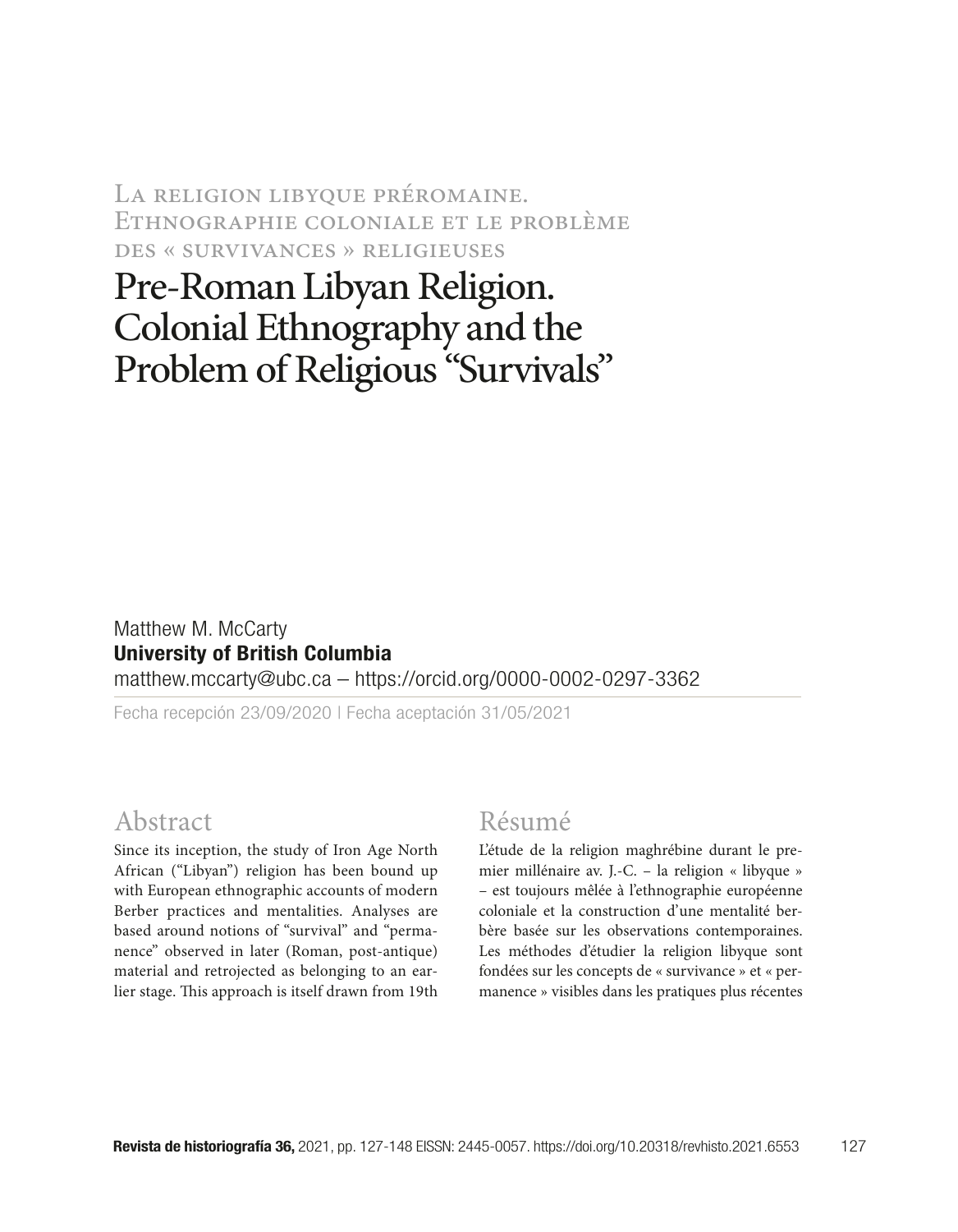century anthropology, and remains current. To move the study of Iron Age cult forwards, we must pose new questions which recognise that religion is never an ahistorical mentality, but rather is entangled with dynamics of social power and lived experience.

## Keywords

North Africa, anthropology, colonialism, historiography, Iron Age, Maghreb, religion, Roman

(romaines, islamiques, modernes), qui sont retrojetées à une période plus antique. Cette approche est empruntée de l'anthropologie anglaise du 19<sup>e</sup> siècle, mais elle reste au courant. Pour renouveler l'étude des cultes pratiqués par les libyens antiques, nous devons poser des questions qui prennent en compte que la religion n'est pas une mentalité anhistorique, mais des pratiques vivantes impliquées dans les dynamiques de pouvoir social.

## Mots-clés

Afrique du nord, âge du fer, anthropologie, colonialisme, historiographie, Maghreb, religion, romain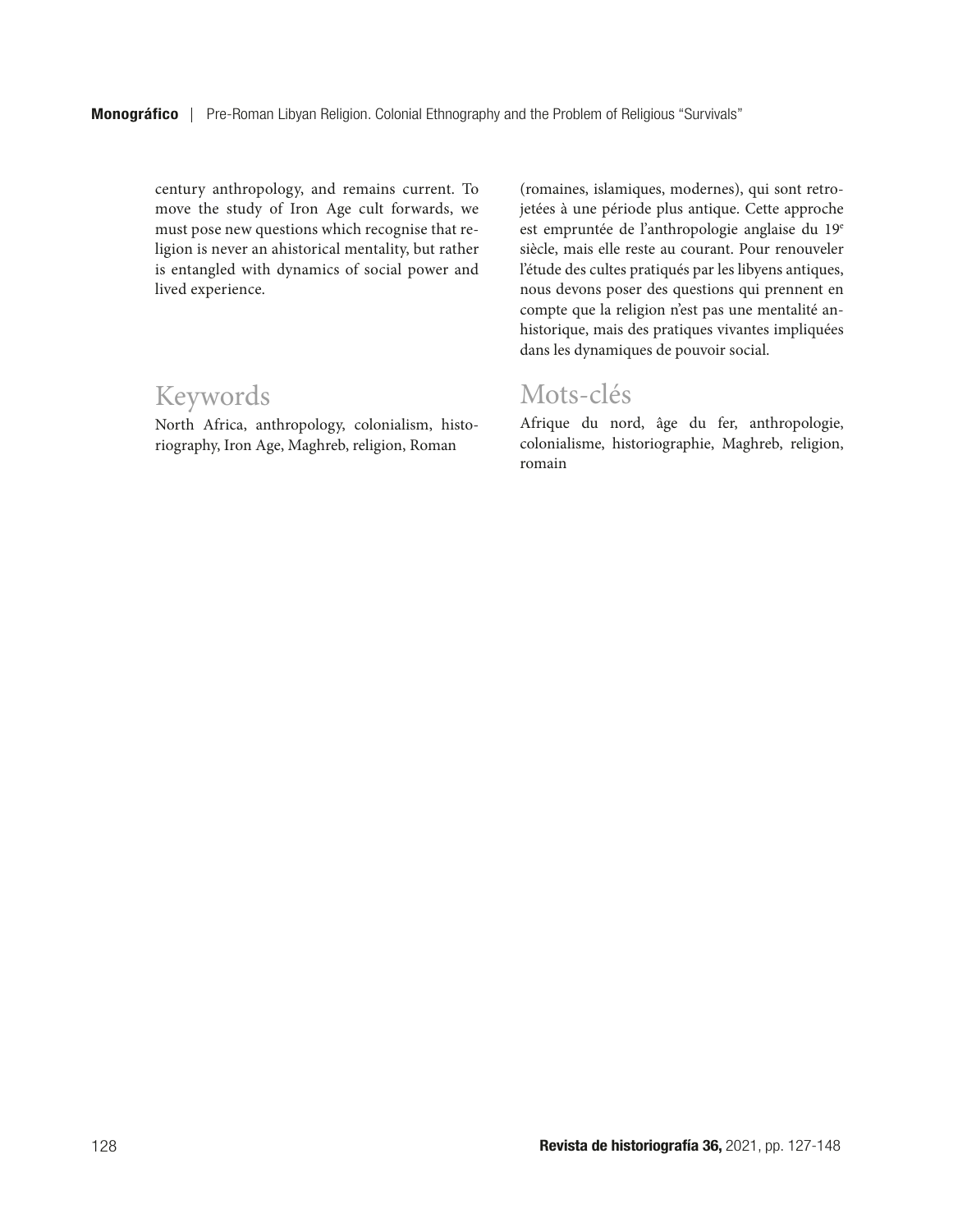"Libyan religion" is as amorphous and problematic an analytical category as its two constituent parts: neither "Libyan" nor "religion" exist as natural and predetermined objects of study. The presuppositions and intellectual processes that defined both the peoples of the pre-Roman Maghreb and their dealings with divine powers through the 20th century have – like all scholarly endeavors – been tightly bound to ideas surrounding the legitimacy of power to control the peoples and territories of Africa. All discussions of the religion of indigenous North Africans are entangled with racialized discourses of civilizational superiority, colonialist justifications, or Berber nationalisms. The modern political dimensions of claims about the ancient Libyans and their "culture" – mostly language and iconographic traditions, only rarely including "religion" - have been well studied by others<sup>1</sup>.

Here, I instead want to draw attention to another dimension of the historiography of Libyan religion: its intellectual basis, and the ways a particular metanarrative became the singular structuring device used to connect a small body of disparate pieces of data drawn from ancient authors and modern archaeology<sup>2</sup>. This narrative scaffold is one adapted indirectly from 19<sup>th</sup>-century British evolutionary anthropology, with its focus on "primitive" cultures, their unchanging psychologies, and the kinds of religious "survivals" thought to be held over as a people progressed to new levels of civilizational complexity. The indirect means by which this scaffold became the primary way of attributing meaning to a lacunose data set was via a set of ethnographers working within the colonial milieu of the École supérieure des lettres d'Alger. This framework became integral to accounts of pre-Roman religion from the work of Stéphane Gsell onwards; his eight-volume *Histoire ancienne de l'Afrique du nord* (1913-1928) defined (and continues to define) the types of legitimate questions and modes of explanation used by subsequent French scholars like Gilbert-Charles Picard and Marcel Le Glay.

<sup>1.</sup> E.g. M.C. Sahli, *Décoloniser l'histoire : introduction à l'histoire du Maghreb*, Paris, 1965; M. Brett and E. Fentress, *The Berbers*, Oxford, 1996, 5-9; J. McDouggal, "Myth and Counter-myth. 'The Berber' as National Signifier in Algerian Historiographies", *Radical History Review*, 86, 2003, 66-88; C. Fenwick, "Archaeology and the Search for Authenticity. Colonialist, Nationalist, and Berberist Visions of an Algerian Past", in C. Fenwick, M. Wiggins and D. Whythe (eds.), *TRAC 2007. Proceedings of the 17th annual Theoretical Roman Archaeology Conference (London, 29 March – 1 April 2007)*, Oxford, 2008, 75-88; Y. Modéran, "Des Maures aux Berbères : identité et ethnicité en Afrique du nord dans l'antiquité tardive", in V. Gazeau, P. Bauduin and Y. Moderan (eds.), *Identité et Ethnicité. Concepts, débats historiographiques, exemples (IIIe-XIIe siècle)*, Caen, 2008, 95-97; B. Maddy-Weitzman, *The Berber Identity Movement and the Challenge to North African States*, Austin, 2011, 14-36.

<sup>2.</sup> For the challenges of narrativizing the past and the development of meta-narratives, see "The Historical Text as Literary Artifact", in H. White, *Tropics of Discourse. Essays in Cultural Criticism*, Baltimore, 1978, 81-100.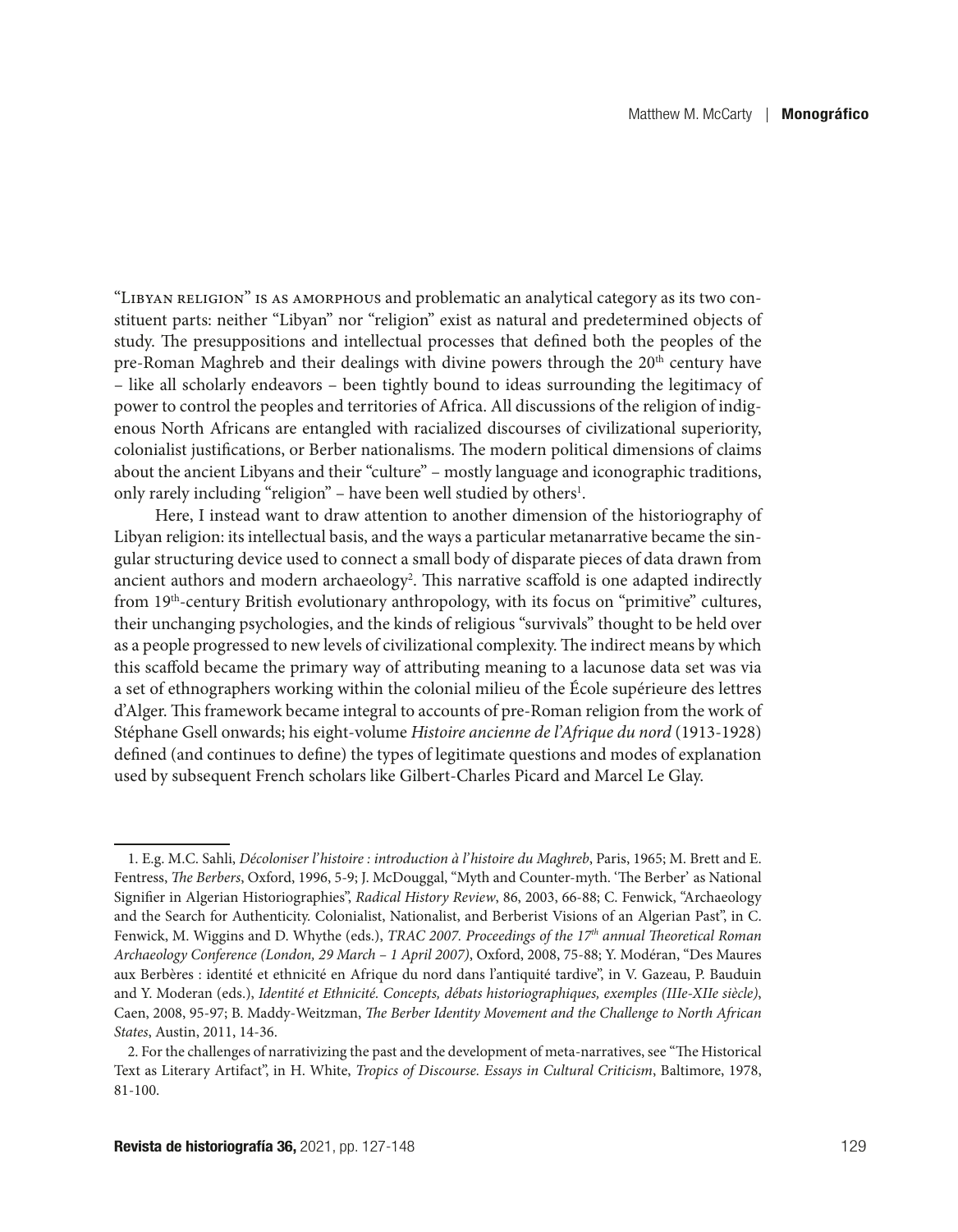And what is particularly striking about the historiography of religion in North Africa is the way these colonial, ethnographic models themselves survive and shape explicitly postand anti-colonial accounts of indigenous North Africans and their religion. If the goal of historiography is to understand how particular narratives become the dominant means of creating a coherent picture in order to allow space for alternative voices and narratives to emerge<sup>3</sup>, then it is especially imperative in the context of Maghreb studies to find ways of decolonizing indigenous religious histories.

But who were the ancient "Libyans"? The simple answer – and the one given by nearly every modern scholar – is simply to say that they were the indigenous, autochthonous peoples of the Maghreb. Yet "indigeneity" itself can be a problematic category, based on essentializing ideologies of culture and identity, and often bound up with imaginations of primitiveness<sup>4</sup>. The tendency to reify indigeneity in terms of a fixed Berber identity, which then provided a set of religious predispositions, is particularly marked in North African studies, as we shall see. In practice, identifying the pre-Roman inhabitants of North Africa and their "religion" has been, and continues to be, a subtractive process<sup>5</sup>. In nearly every discussion, indigenous peoples and their cults are identified by removing cultural practices that are seen to be foreign: if something is seen as Punic, or Greek, or Roman, it can be excised; whatever is left is indigenous. Indeed, indigenous religion in the Iron Age – the period between Phoenician colonization ( $10<sup>th</sup>$ -9<sup>th</sup> cent. BCE onwards) and the gradual Roman political absorption of the Maghreb ( $2<sup>nd</sup>$  cent. BCE – 1<sup>st</sup> cent. CE) – is only ever discussed as an afterward to prehistory or a preface to Roman Africa. Indigenous peoples are known only as predicates, as relational, as dependent on others for their identities.

Even staking a claim about the cultural (and religious) unity or diversity of the peoples who lived from the mountains of Morocco to the desert of Libya is politically and racially charged. Most ancient authors insist on the political and cultural fragmentation of the Maghreb<sup>6</sup>. Herodotus (writing in the mid-later 5<sup>th</sup> cent. BCE), divides the *oikumene* into three zones, with "Libya" being one (alongside Asia and Europe); the inhabitants are generically "Libyans" based on the continent where they resided: I will maintain that conventional shorthand here. Still, Herodotus divided the Libyans into named groups, each with its own customs – *nomoi* –

<sup>3.</sup> See "Literary Theory and Historical Writing", in H. White, *Figural Realism. Studies in the Mimesis Effect*, Baltimore, 1999, 1-26.

<sup>4.</sup> A. Kuper, "The Return of the Native", *Current Anthropology*, 44, 2003, 389-402; for critique, *inter alia*, J. Kenrick and J. Lewis, "Discussion of Adam Kuper, 'The Return of the Native'", *Current Anthropology*, 45, 2004, 263.

<sup>5.</sup> Consider G. Camps, *Berbères : aux marges de l'histoire*, Toulouse, 1980, 18: "Est berbère ce qui n'est punique, ni latin, ni vandale, ni byzantine, ni arabe, ni turc, ni européen…".

<sup>6.</sup> For discussion of these "tribes": J. Desanges, *Catalogue des tribus africaines de l'antiquite*́ *classique à l'ouest du Nil*, Dakar, 1962; both Y. Modéran, "Des Maures…", *op. cit.*, n. 1, and C.R. Whittaker, "Ethnic Discourses on the Frontiers of Roman Africa", in T. Derks and N. Roymans (eds.), *Ethnic Constructs in Antiquity*, Amsterdam, 2009, 189-206, rightly shift to focus on the process of ethnogenesis.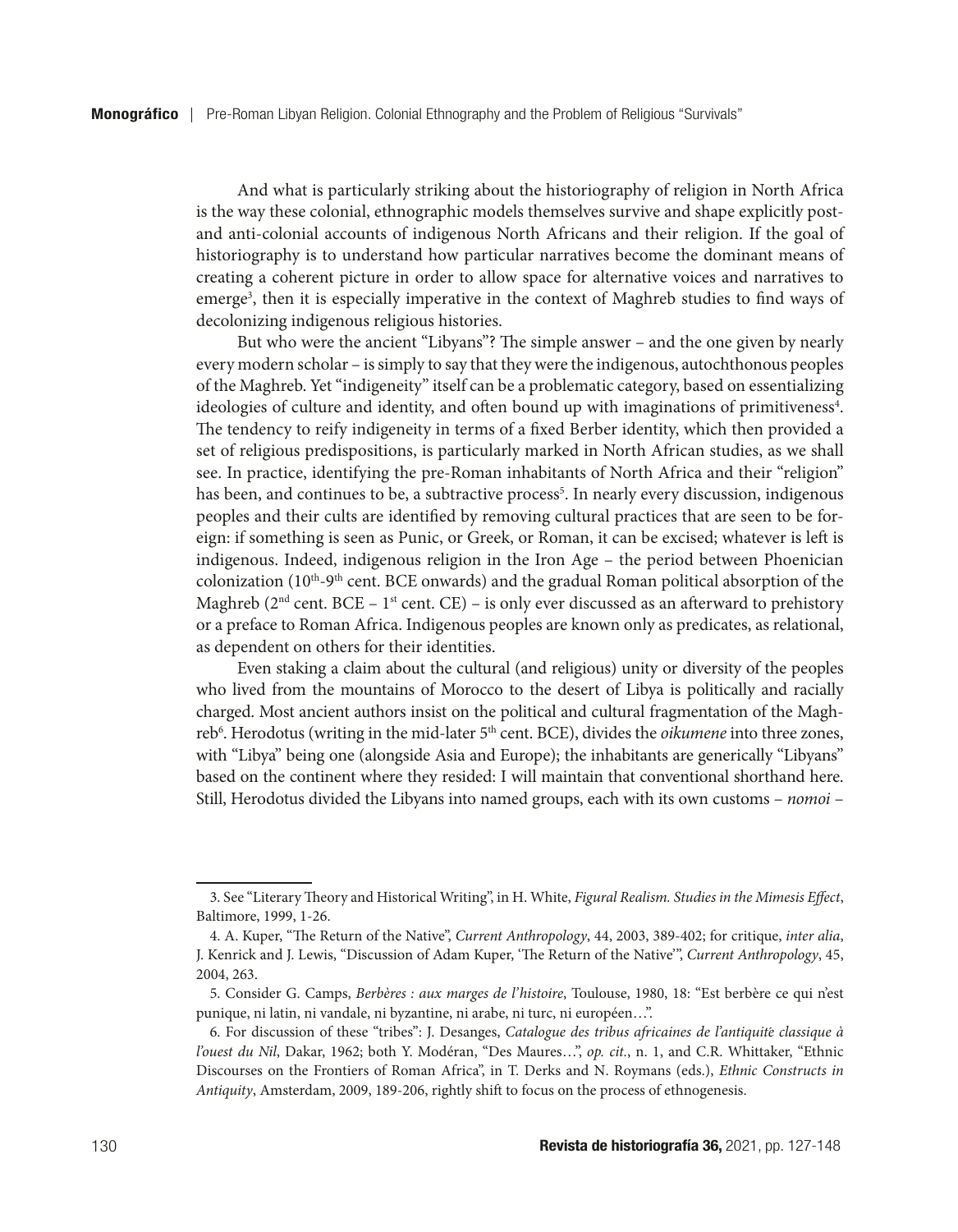which, for Herodotus, included ways of dealing with the gods<sup>7</sup>. There was hardly such a thing as "Libyan religion" for a  $5<sup>th</sup>$ -cent. Greek viewer. Pliny (writing in the mid  $1<sup>st</sup>$  cent. CE) counts 516 peoples (*populi*) in Africa from the Ampsaga River east; he is probably recording political units recognized by the Roman state, but this still indicates a fragmented world<sup>8</sup>. Speaking of a unified "people," a common culture, or a shared religion in this tessellated world seems a stretch<sup>9</sup>. A significant degree of political centralization does seem to have taken place from the 4<sup>th</sup> cent. BCE onwards, with the creation of a series of larger "kingdoms" stretching from the Atlantic to eastern Algeria and even into the Garamantian kingdom of the Sahara<sup>10</sup>.

And while this political centralization may have offered a prime opportunity for the invention of new and shared traditions (including the religious sphere)<sup>11</sup>, nearly every modern account of the indigenous peoples of the Maghreb has stressed their timeless, essentializing ethnic unity as Berbers, manifested in common language and/or traditions, and driven – as we will see – by an assumed shared psychology<sup>12</sup>. Michael Brett and Elizabeth Fentress have demonstrated the circularity of the chain of reasoning that leads to this outcome: modern "Berbers" are studied, their practices retrojected millennia, and then the perceived similarities used to demonstrate how a people has been timeless<sup>13</sup>. Of course, Ramzi Rouighi has argued that such views of "the Berbers" as a unified people sharing customs, language, and religion was the product of post-antique imaginations – what he calls "Berberization" – an invention of medieval Arabic authors like Ibn Khaldoun<sup>14</sup>. The translation of Ibn Khaldoun's description of North Africa into French in 1858 was what established and naturalized a racialized notion of Berber indigeneity for modern scholars<sup>15</sup>. Retrojecting a cultural unity that was imagined and imposed by foreign powers is a dangerous endeavor, but one that has become commonplace in accounts of ancient North Africans. All of which is to say that one

<sup>7.</sup> Hdt., IV 168-197.

<sup>8.</sup> Plin., *H.N.* V 29; see B.D. Shaw, "The Elder Pliny's African geography", *Historia: Zeitschrift für alte Geschichte*, 30, 1981, 424-471, for the political context of this list.

<sup>9.</sup> Cf. M. Brett and E. Fentress, *The Berbers…*, *op cit.*, n. 1, 3-4.

<sup>10.</sup> P. Lévêque, "Avant et après les Princes. L'Afrique mineure de l'Age du fer", in P. Ruby (ed.), *Les princes de la protohistoire et l'émergence de l'État,* Rome, 1999, 153-164; M. Sterry and D. Mattingly (eds.), *Urbanisation and State Formation in the Ancient Sahara and Beyond*, Cambridge, 2020.

<sup>11.</sup> M.M. McCarty and J.C. Quinn, "Echos puniques: langue, culte, et gouvernement en Numidie hellénistique", in D. Badi (ed.), *Massinissa, au cœur de la consécration d'un premier état numide*, Algiers, 2015, 167- 198; M.M. McCarty, "*Africa Punica*? Child Sacrifice and Other Invented Traditions in Early Roman Africa", *Religion in the Roman Empire*, 3, 2017, 393-428; Whittaker, "Ethnic discourses…", *op. cit*., n. 6.

<sup>12.</sup> For a critique of this practice, M. Brett and E. Fentress, *The Berbers…*, *op cit.*, n. 1, 5-7. Note, though, that Brett and Fentress ignore matters of the gods entirely, focusing instead on economies and political systems.

<sup>13.</sup> M. Brett and E. Fentress, *The Berbers…*, *op cit.*, n. 1, 9.

<sup>14.</sup> R. Rouighi, *Inventing the Berbers. History and Ideology in the Maghrib*, Philadelphia, 2019.

<sup>15.</sup> *Ibid.*, 133-163.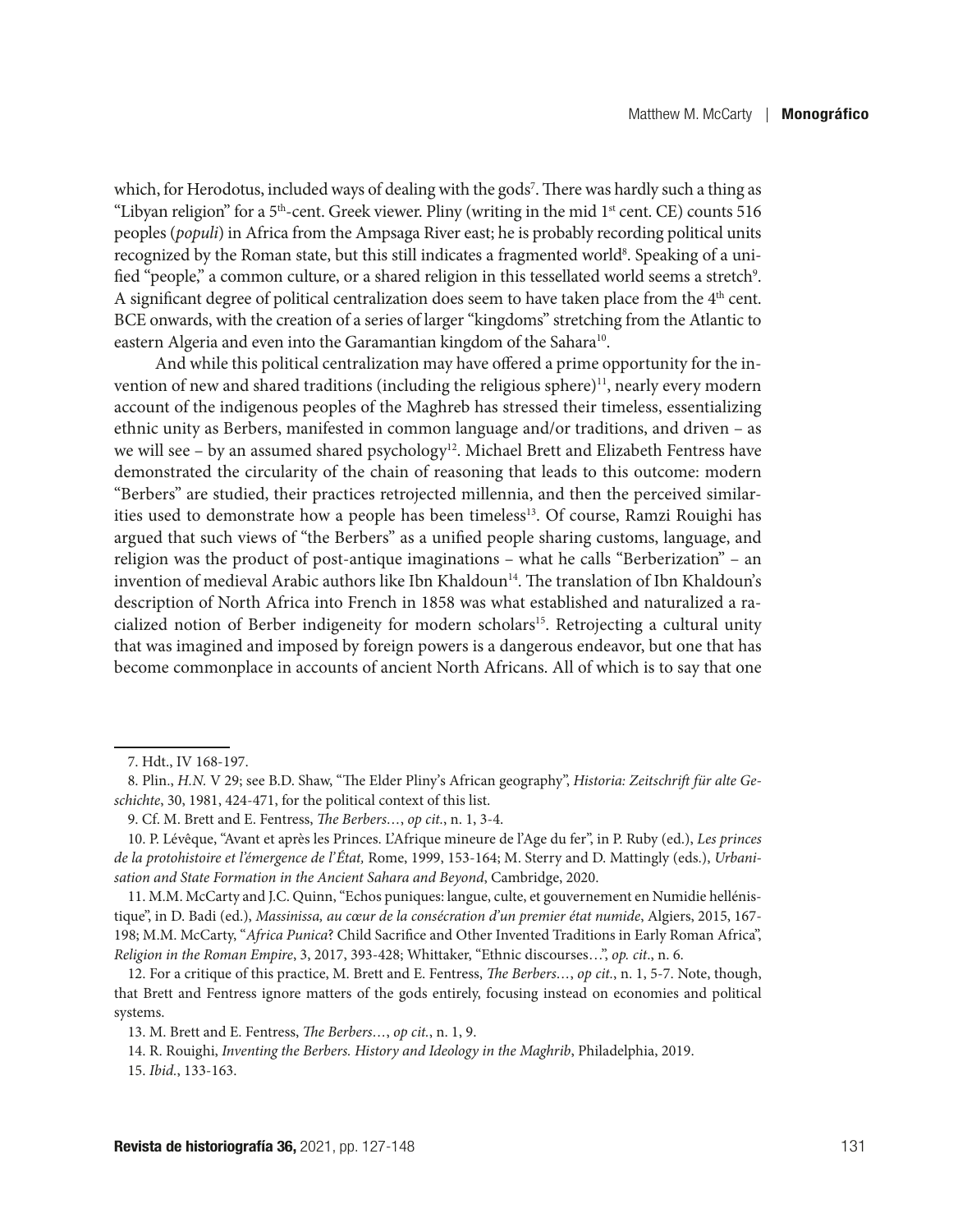of the base assumptions that continues to shape accounts of the ancient Libyans and their religion is itself the product of modern narratives and imaginations.

Of course, it is no more obvious what constituted "religion" in the ancient Maghreb, or the ancient Mediterranean more broadly. A number of recent works have challenged the use of "religion" as a category of analysis distinct from other forms of practice and ideology, tracing the genealogy of the concept to the Enlightenment<sup>16</sup>. To search for "religion" in the ancient world is not merely a positivist effort to recognize it in surviving texts or material, but to impose a modern category on data. The contours and boundaries of that category are arbitrary, and the choices made to define them inevitably shape the final picture produced. Many who have studied the ancient Maghreb have embraced an opposition between "religion" – something complex, with personified deities, priests, and temples – and "magic" – something primitive, dealing with nebulous transcendent powers and without the hierarchy or furnishings of "religion". Whichever the ancient Libyans possessed was a reflection of their own cultural complexity; defining the object of enquiry itself staked much larger cultural claims.

If "the religion" of the indigenous populations of the Maghreb prior to the process of Africa's provincialization in the Roman Empire is hardly an obvious – or intellectually neutral – object of study on its own, then the method by which it has been studied has also brought its own problems. From the 19th century onwards, accounts of Libyan religion have been steeped in a scientific positivism and claims to work inductively from the ancient sources available. In practice, the evidentiary base itself is so thin and problematic that any attempt to turn the disparate fragments of data into a coherent whole rely on a narrative to structure them.

#### 1. A Thin Evidentiary Base

The challenge facing all attempts to make sense of Libyan religion is the lack of clear ancient evidence, which also makes the historiography of Libyan religion all the more interesting: larger gaps in data require seeking – or unconsciously accepting – models to connect the disparate fragments, and the models selected in turn reveal the wider intellectual and political stakes of the enquiry.

Archaeological sources for ritualized practice in the pre-Roman Maghreb are almost non-existent beyond the funerary realm<sup>17</sup>. This itself is a product of an archaeological tradition focused on epigraphy, monumentality, and urbanism: the Phoenician colonies of the coast and the cities of the Roman Empire. Archaeology, after all, does not merely discover traces of the past, but actively creates versions of the past by revealing what archaeologists

<sup>16.</sup> E.g. B. Nongbri, *Before Religion. A History of a Modern Concept*, New Haven, 2013.

<sup>17.</sup> On which, see M. Gatto, D. Mattingly, N. Ray and M. Sterry (eds.), *Burials, Migration and Identity in the Ancient Sahara and Beyond*, Cambridge, 2019; N. Kallala and J. Sanmartí (eds.), *Althiburos III. La nécropole protohistorique d'Althiburos-massif du Ksour*, Tarragona, 2017; S. Aounallah *et al.*, "Architecture et pratiques funéraires préromaines dans la nécropole du Nord-Ouest à Dougga", *Antiquités Africaines*, 56, 2020, 185-206.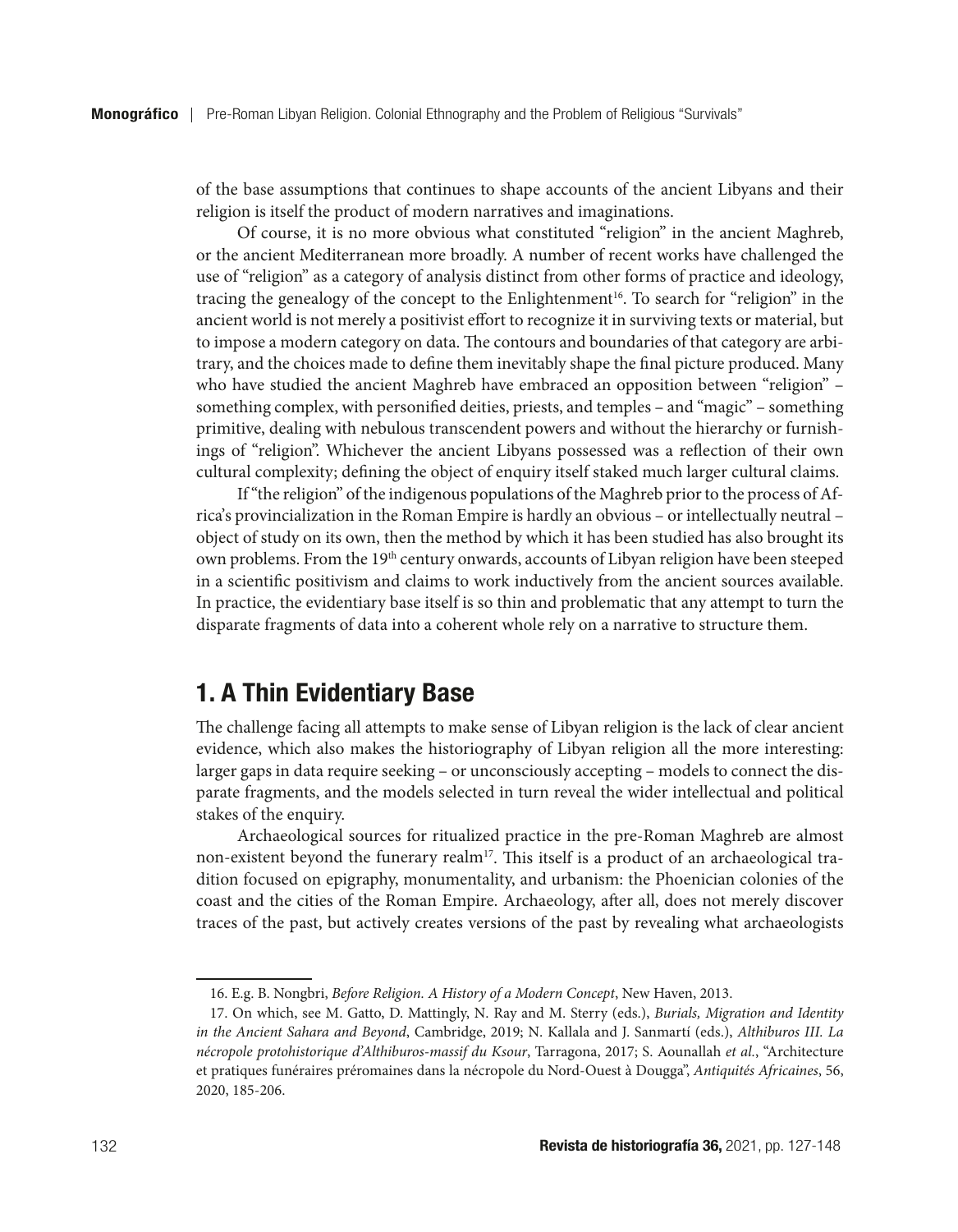seek: in the case of North Africa, a colonial Punic and Roman world<sup>18</sup>. Few pre-Roman settlements – and thus few settlement-based sanctuaries – have been excavated, save parts of some Phoenician colonies; this has begun to change with new work on the earliest phases of sites like *Althiburos*, *Lixus*, *Simitthus*, *Thugga*, *Volubilis*, and some smaller settlements.

Still, the number of ritual sites is quite small, with the exception of the epigraphically rich tophet-like sanctuaries of the late Hellenistic period<sup>19</sup>. Such sanctuaries, where burned offerings that could include children and/or animals were buried in urns and marked with carved stone stelae, were closely tied to Phoenician colonies in the early Iron Age, but became widespread across much of North Africa from the  $1<sup>st</sup>$  cent. BCE onwards<sup>20</sup>. Given that the archaeological record is formed by the choices and interests of excavators, modern fascination with child sacrifice and the archaeological visibility of tophet-like sanctuaries means that they are probably over-represented in the archaeological record<sup>21</sup>. Of course, tophet-like sanctuaries are often bracketed from discussions of Libyan religion, seen to be an adopted Punic practice and thus not authentically indigenous<sup>22</sup>.

Beyond tophet-like sanctuaries and a few other sanctuaries in the Hellenistic cities of Mauretania<sup>23</sup>, archaeological evidence is scant and problematic. Rock carvings potentially showing cult-related subjects are difficult to date or even identify iconographically: are the anthropomorphic figures shown gods or humans? Are the animal-headed figures divinities, monsters, or masked people? Are the rams with spherical head-coverings the objects of zool-

<sup>18.</sup> B.D. Shaw, *Environment and Society in Roman North Africa*, Aldershot, 1995, 34; D.J. Mattingly, "From One Colonialism to Another. Imperialism and the Maghreb", in J. Webster and N. Cooper (eds.), *Roman Imperialism. Postcolonial Perspectives,* Leicester, 1996, 49-69; C. Fenwick, "Archaeology…", *op. cit.*, n. 1.

<sup>19.</sup> Even those ritual sites that have been identified are known from their monumental remains, including the sanctuaries(?)/victory monuments at *Simitthus*, Ksar Toual Zammeul (the Kbor Klib), and now *Althiburos*, on which, see recently J.C. Quinn, "Monumental Power: 'Numidian Royal Architecture' in Context", in J.C. Quinn and J. Prag (eds.), *The Hellenistic West*, Cambridge, 2013, 179-215; see also recent work on late Hellenistic temples in the urban core of *Thugga* (S. Aounallah *et al.*, *Dougga, études d'architecture religieuse, II*, Bordeaux, 2016).

<sup>20.</sup> M.M. McCarty, "*Africa Punica*…", *op. cit.*, n. 11 for dating, and for argument that such sites represent responses to encroaching Roman hegemony. Cf. also B. D'Andrea, *I tofet del Nord Africa dall'età arcaica all'età romana (VIII sec. a.C. - II d.C.)*, Collezione di Studi Fenici 45, Pisa-Rome, 2014.

<sup>21.</sup> For discussion of interpretation of these sites, see B. D'Andrea, *Bambini nel "limbo": dati e proposte interpretative sui tofet fenici e punici*, Rome, 2018; B. D'Andrea, in this volume, 149-176.

<sup>22.</sup> For more recent arguments about such practices serving to create shared identities for towns caught between Numidia and Rome, M.M. McCarty, "*Africa Punica*…", *op. cit*., n. 11.

<sup>23.</sup> C. Aranegui and R. Mar, "*Lixus* (Morocco). From a Mauretanian Sanctuary to an Augustan Palace", *Papers of the British School at Rome*, 77, 2011, 29-64, for sanctuaries at *Lixus* that probably date to the late  $3<sup>rd</sup>$  cent. BCE and participate in a Hellenistic repertoire of temple architecture; A. Ichkhakh, "Nouvelles données sur l'évolution urbaine de *Volubilis*", *L'Africa Romana*, 16, 2006, 2201-2218, for *Volubilis*. The focus of such works has been on urbanism, though, rather than on the rites taking place in these sanctuaries.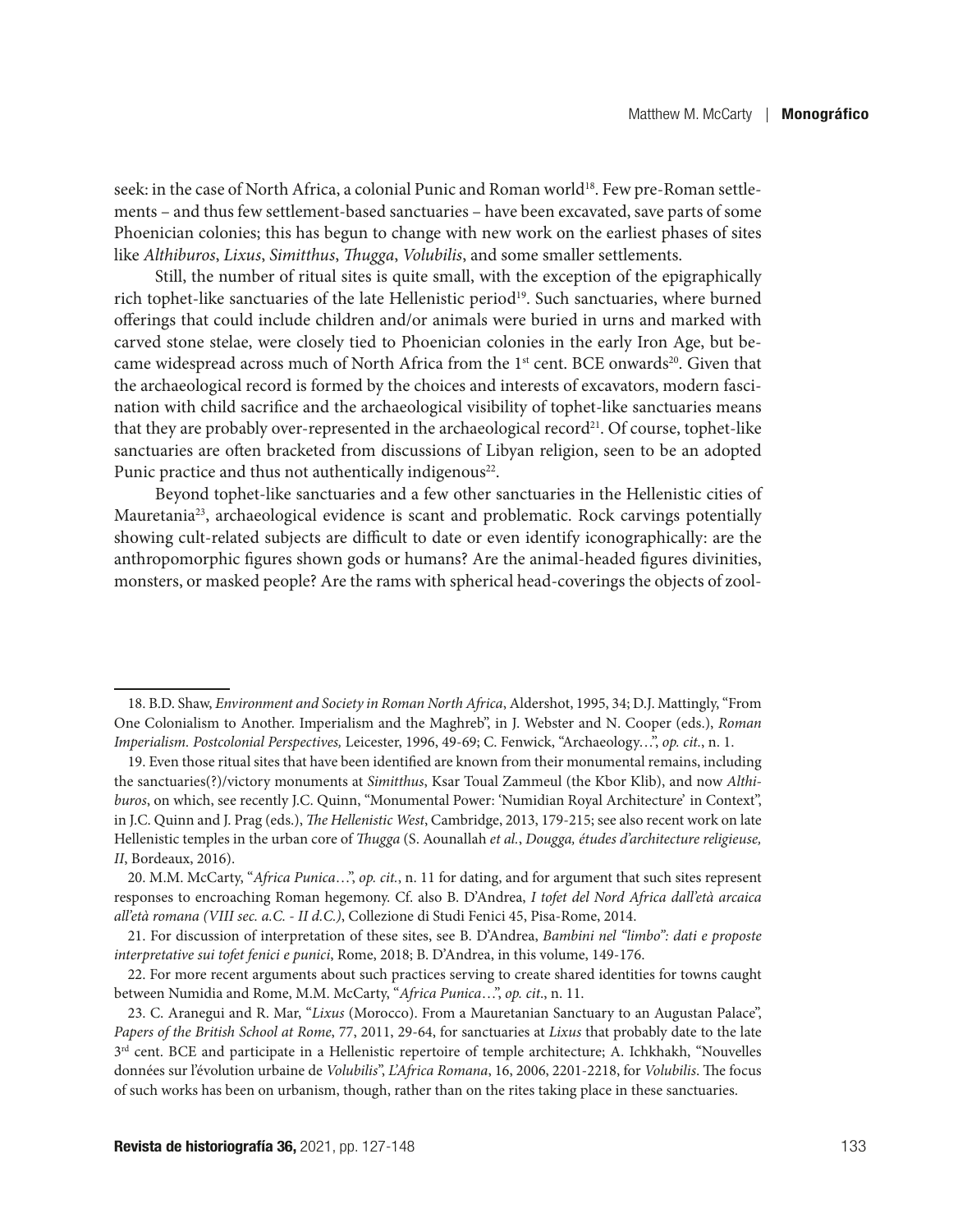atric worship, or sacrificial animals<sup>24</sup>? With such uncertainty, claims about the significance of these images depend largely on the metanarratives into which they are ultimately fitted. Of course, even the majority of these rock carvings come from a rather different geographic (Saharan), environmental (arid), temporal (early-middle Holocene), and cultural milieux than the zones with which we are primarily concerned; using such material, or the more extensive evidence for Neolithic ritual sites from across the Sahara<sup>25</sup>, to fill in evidentiary gaps from the northern Maghreb only perpetuates a myth of timeless pan-Africanness.

Epigraphy, of course, has long dominated North African studies: part of an agenda that privileged Latin-reading, European ways of knowing as the legitimate means of reconstructing North African pasts<sup>26</sup>. Over a thousand inscriptions in a script known as Libyan (whose dating is problematic) have been published; many are funerary, but some – especially a group from *Thugga* – refer to communal monuments erected in the town, including a temple to Massinissa<sup>27</sup>. Nearly all known Punic-language inscriptions are on the stelae of tophet-like sanctuaries, scattered across North Africa. And a number of Latin inscriptions that invoke deities with names that seem neither Punic nor Latin are often brought to bear as evidence for Libyan religion, with varying degrees of sensitivity to the fact that these texts were commissioned at a much later date by people participating in the social, political, and religious structures of the Roman Empire.

Ancient literary sources are hardly more abundant, and certainly problematic in their own right. Every modern scholar studying Libyan cult turns to the same handful of passages scattered through Greek, Latin, and Byzantine sources. In the only contemporary account of Iron-Age Libya, Herodotus claims "They [African 'nomads'] sacrifice to the sun and moon alone; all the Libyans sacrifice to these"28; describes some odd practices like virgins staging ritual battles in Cyrenaica<sup>29</sup>; introduces the oracle of Zeus Ammon at Siwa<sup>30</sup>; and describes how one *ethnos*, the Nasamones, prophecy through incubation at tombs<sup>31</sup>. A few Latin writ-

<sup>24.</sup> Iconographic interpretation – the freighting of the images with meaning by modern viewers – is wholly dependent on the pre-existing metanarrative brought to bear on these images. Take one of the most widespread rock-cut motifs, the "bélier à spheroïde": S. Gsell, *Histoire ancienne de l'Afrique du nord,* Paris, 1913-1928, VI, 126-128 saw this as evidence of zoolatry, confirming his ideas of primitive peoples worshipping animals directly; G. Camps, "Animisme", *Encyclopédie Berbère*, 5, 1988, 660-672, argues these are instead sacrificial animals, elevating the rock-art to images of religious ritual. For further discussion, S. di Lernia and M. Gallinaro, "The Date and Context of Neolithic Rock Art in the Sahara. Engravings and Ceremonial Monuments from Messak Settafet (South-West Libya)", *Antiquity*, 84, 954-975.

<sup>25.</sup> On which, S. di Lernia *et al.*, "Inside the 'African Cattle Complex': Animal Burials in the Holocene Central Sahara", *PLOS ONE*, 8.2, e56879. https://doi.org/10.1371/journal.pone.0056879.

<sup>26.</sup> Mattingly, "From One Colonialism…", *op. cit.*, n. 18.

<sup>27.</sup> For the inscriptions, J.-B. Chabot, *Recueil des inscriptions libyques*, Paris, 1940, remains the major collection.

<sup>28.</sup> Hdt., IV 188.

<sup>29.</sup> Hdt., IV 180.

<sup>30.</sup> Hdt., IV 181.

<sup>31.</sup> Hdt., IV 172.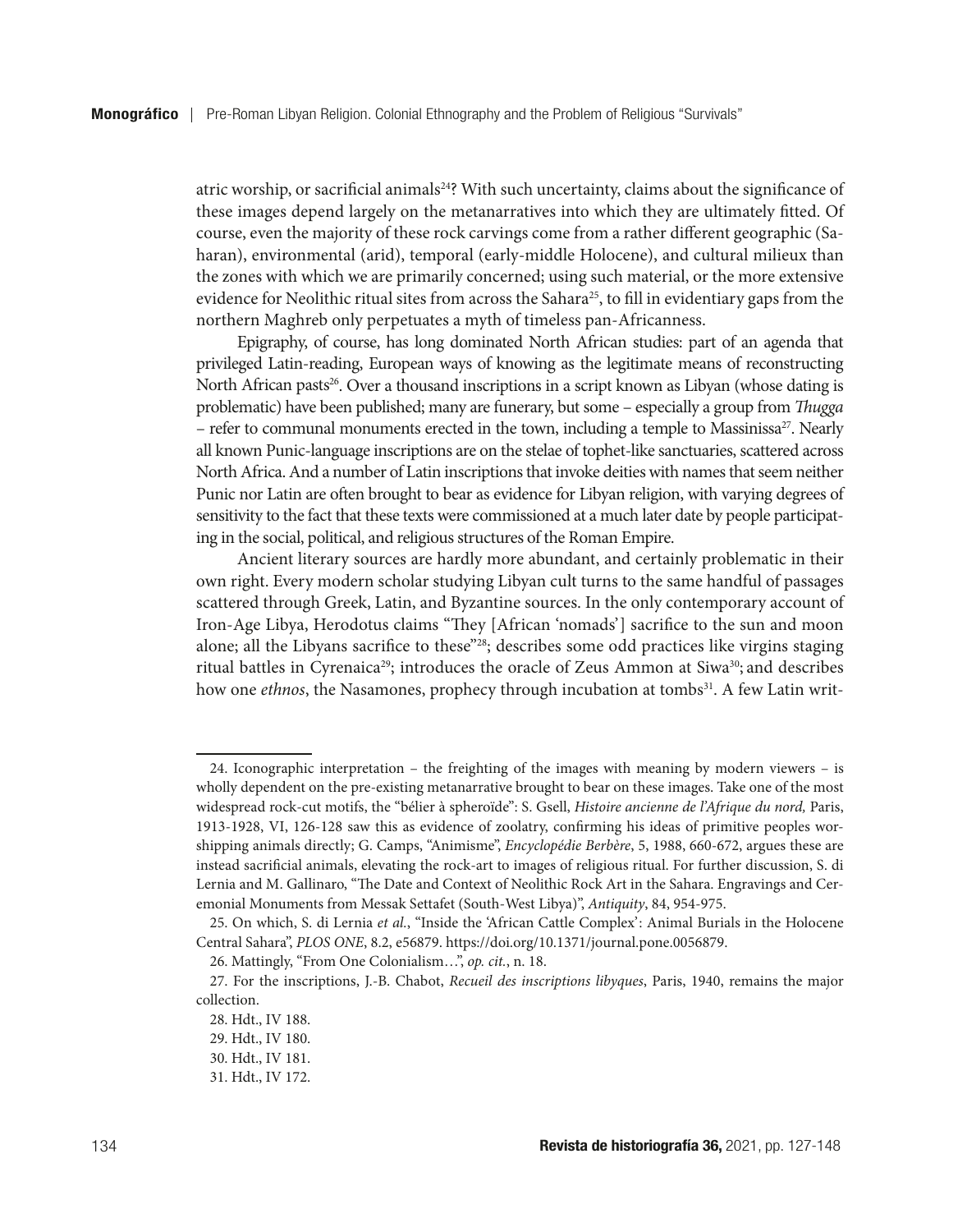ers of the imperial period, such as Pliny the Elder, include snippets about practices related to divine powers in North Africa. Early Christian authors – especially Arnobius and Augustine – also record (or polemically distort) contemporary religious practices or concepts in  $3<sup>rd</sup>$ -5<sup>th</sup> cent. CE Africa, some of which are taken to represent long-standing traditions particular to the region. And in the 6<sup>th</sup> cent. CE, the Latin poet Corippus composed an epic celebrating the Byzantine "reconquest" of Africa that includes lists of peoples – often problematically connected with earlier Graeco-Roman and later Arabic lists to demonstrate tribal and cultural continuity $32$  – and some details on cult. For example, Corippus' mention that the Laguatan's chief was priest of Gurzil – son of "horned Ammon and a cow" who was represented in an image – is cited in every discussion of Libyan religion<sup>33</sup>. In modern accounts, snippets written by authors using very different kinds of source material, and separated from one another by a millennium, are often divorced from their wider literary and historical contexts to present a coherent whole.

The dearth of evidence means that every modern account returns to the same pieces of data again and again: a kind of obligatory name-checking of passages, sites, and monuments. The relative lack of new evidence discovered over the course of the  $20<sup>th</sup>$  century precludes any paradigm shift driven by changing data. Any shifts in interpretation from Gsell onwards must, then, stem from changes in how the discipline constructs its narratives in the context of contemporary power structures and ideologies. And yet despite significant shifts in both – the independence of North African states and the rise of postcolonialism – the basic outline of Gsell's narrative, and the conceptual categories with which he produced the data set from which all subsequent scholars have worked, have remained central in studies of Libyan religion.

### 2. Stéphane Gsell and the Ethnography of Libyan Religion

As with nearly every aspect of ancient North Africa, Stéphane Gsell (1864-1932) authored the first major synthesis of "Libyan" religion as part of his *Histoire ancienne de l'Afrique du nord*34; in so doing, Gsell established the types of questions, methods, and the boundaries of enquiry that would shape nearly all subsequent work on the topic<sup>35</sup>.

<sup>32.</sup> A. Merrills, "Corippus' Triumphal Ethnography. Another Look at Iohannis II.28-161", *Libyan Studies*, 50, 2019, 153-163.

<sup>33.</sup> *Ioh*. 2.106-111; 5.495.

<sup>34.</sup> S. Gsell, *Histoire…*, *op. cit.*, n. 24. On Gsell's biography: N. Oulebsir, *Les usages du patrimoine : monuments, musées et politique coloniale en Algérie, 1830-1930*, Paris, 2004, 332. On Gsell's place in the historiography of North Africa more broadly, F. Soufi, "Histoire et mémoire : l'historiographie coloniale", *Insaniyat: Revue algérienne d'anthropologie et de sciences sociales*, 3, 1998, 53-69 (focusing on Gsell's colonialist agenda); C. Ford, "The Inheritance of Empire and the Ruins of Rome in French Colonial Algeria", *Past & Present*, 226, 2015, 57-77.

<sup>35.</sup> C. Picard, "Notice sur la vie et les travaux de M. Stéphane Gsell, membre de l'Académie", *Comptes Rendus des Séances de l'Académie des Inscriptions et Belles-Lettres*, 1947, 24-86, justifiably notes that Gsell's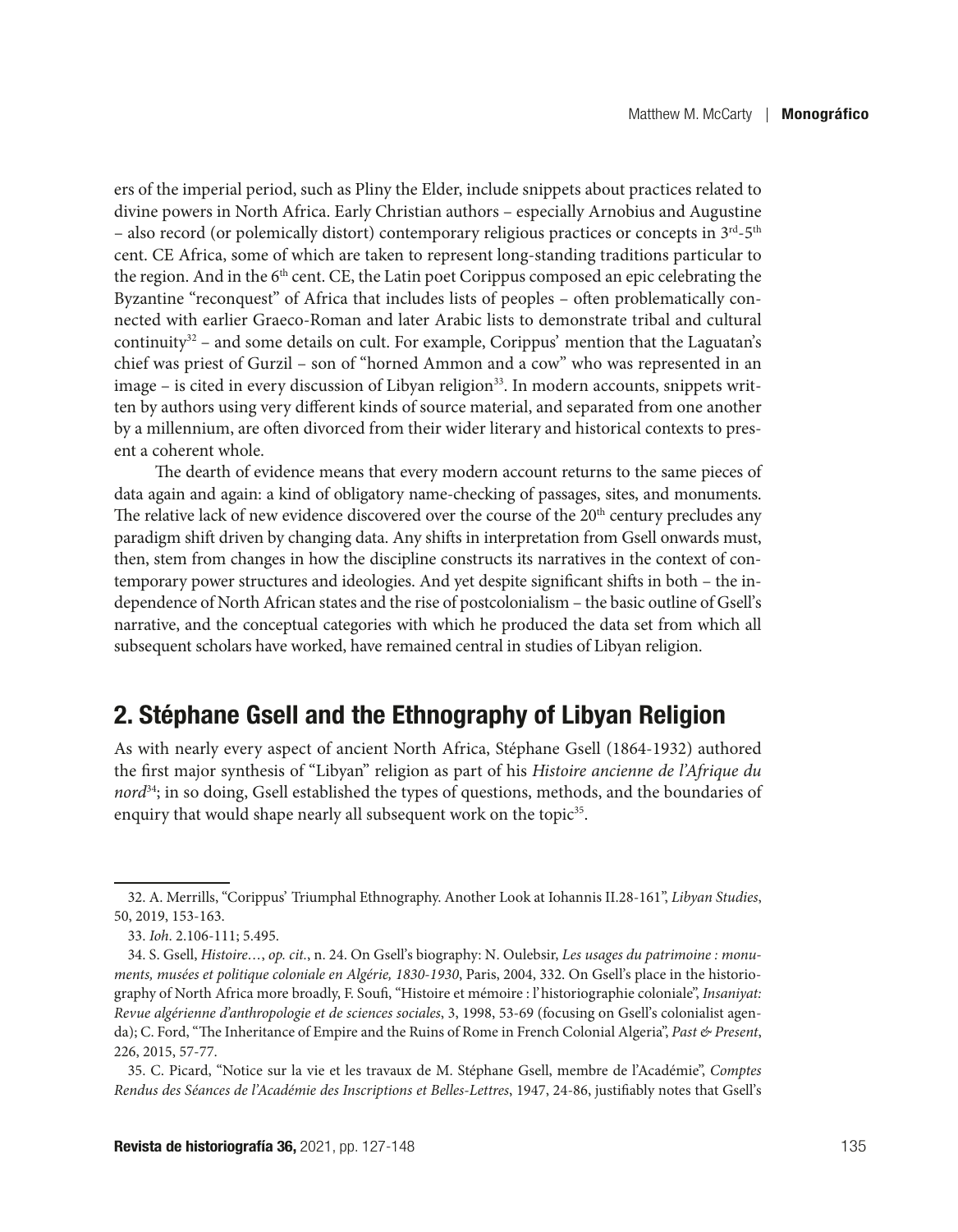Gsell's oeuvre and biography, including his role as professor in the École Supérieure des Lettres d'Alger (1890-1900) and Inspector of Antiquities of Algeria, are covered elsewhere in this volume. As a Classicist, epigraphist who published thousands of inscriptions, and archaeologist responsible for the *Atlas archéologique de l'Algérie*, Gsell was deeply engaged with nearly every Greek and Latin text, monument, and inscription known at the time he was writing; his method of synthesizing these into a historical narrative was fundamentally descriptive and positivist. He aimed to work inductively, drawing together this range of sources. Of course, no scholarly work is purely inductive; models and metanarratives – implicit or explicit – always structure how pieces of evidence are fitted together into a coherent whole. Gsell, confronted with writing about Libyan religion – a subject for which there was little ancient evidence – depended on such models to an even greater extent than in his accounts of Roman history. And the models Gsell used – and baked into subsequent studies of Libyan religion – were those of British evolutionary anthropology, as refracted through his ethnographic colleagues at the École supérieure.

For Gsell, the primary research question was about what constituted "pure" Libyan religion, what was truly indigenous to North Africa. Religion in the Maghreb was a kind of historical palimpsest, full of borrowings and impositions resulting from Africa's history of colonization and conquest: there were Phoenicio-Punic elements and borrowings, borrowings from the Greek world, Roman impositions, and "orthodox" Islamic practices, each affecting or grafted onto native African religion. In this world of shifting sources of colonial and imperial control, what stayed the same were the people; and as a people, they had a core religious identity which could be built upon without its essence being affected. Any change found in Libyan religion was wholly the result of external stimuli. In order to get at Libyan religion, later accretions had to be identified by their origin, and then stripped away: "Il importe de discerner et d'écarter ces éléments étrangers, pour atteindre le fond primitif<sup>"36</sup>. The guiding assumption was, of course, that there was something of a pure (and explicitly primitive) Libyan religion that could be uncovered and that was intrinsic to the pre-Roman inhabitants of North Africa.

The opening sentence of his chapter on religion in the "royaumes indigènes" section of the *Histoire* lays bare the stakes and guiding assumptions of Gsell's project: "Un grand nombre de Berbères s'adonnent encore à des pratiques d'origine magique, rites mécaniques qui, pour produire les résultats souhaités, les imitent ou les amorcent". Most pointedly, contemporary Berbers are the true subject of his enquiry; studying their cult was, in effect, studying the religion of ancient North Africans. Past and present were one and the same. Gsell, in effect, painted a picture of the Libyans-Berbers as a "people without history"<sup>37</sup>.

*Histoire* has already become, and predicts it will continue to be, "la base de toute étude future sur toute la region".

<sup>36.</sup> Gsell, *Histoire…*, *op. cit.*, n. 24, VI, 120.

<sup>37.</sup> E.R. Wolf, *Europe and the People without History*, Berkeley, 1982. Note that Gsell was hardly the first to claim that the modern inhabitants of Africa were the same "people" as the ancient Libyans; Thomas Shaw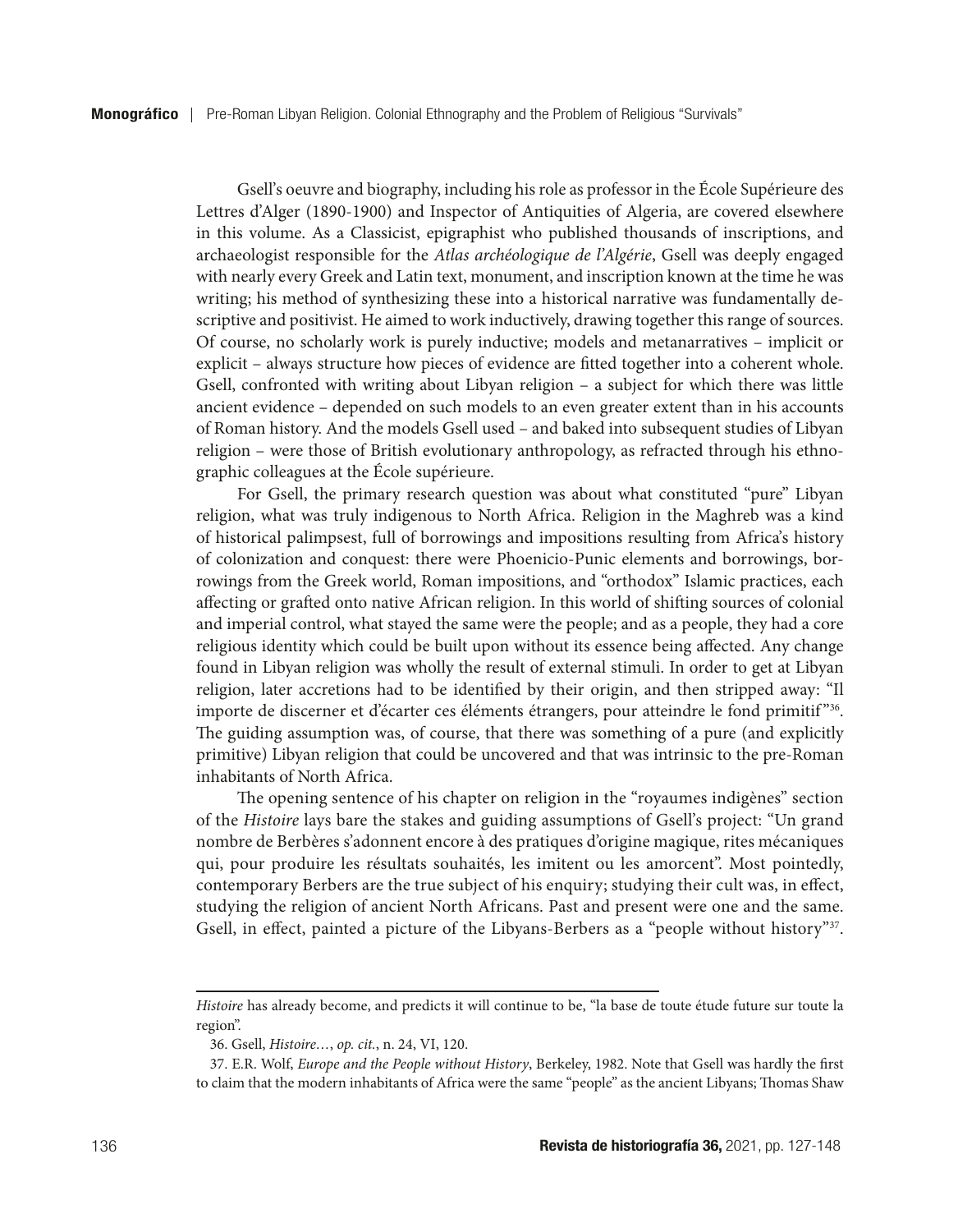And throughout Gsell's extensive oeuvre, the native inhabitants of his contemporary North Africa were described in terms of their barbarism and savagery: a contrast with the Romans and the French who brought "civilization"38.

The other claim set out in Gsell's opening is that the Berbers did not have "religion", as it was conceived in the early 20<sup>th</sup> century milieu in which he was working; instead, they had mechanical, magical rites. Gsell never clearly defines his notion of "magic" (or "religion") – he leaves them as seemingly self-evident categories. That said, his discussion of magic depends heavily on Edmond Doutté's 1909 *Magie et religion de l'Afrique du nord*39. Doutté, Gsell's colleague at the École Supérieure des Lettres d'Alger, focused on post-antique Africa (he makes only passing reference to Herodotus and Augustine); for Doutté, magic was fundamentally a primitive, emotive technical operation that gave way to both religion and science $40$ . The supposed primitiveness of the modern Berbers – that they had not achieved anything like religion or science, but had only ill-conceived technical operations – is what allows Gsell to collapse past and present. The Berbers had not moved beyond this early form of cult; their religion *was* static and un-evolved, and thus must have been commensurate with much more ancient cult practices… what could be earlier than magic?

And that is perhaps also the reason why Gsell puts such effort into demonstrating that anything which looked like more than "magic" in ancient or modern Berber religion was borrowed from another group. The influence of Punic colonists caused Libyans to adopt elements recognizable as "religion" into their magic practices<sup>41</sup>; even the idea of depicting deities in anthropomorphic terms (something he notes is common in world "religions") is borrowed, as are the (Greek) forms of such deities themselves<sup>42</sup>. Nowhere is this insistence

39. The closest Gsell comes to defining "magic" is in *Histoire…*, *op. cit.*, n. 24, I, 242, based on its aims of achieving good, preventing harm, or damaging enemies.

40. E. Doutté, *Magie et religion dans l'Afrique du Nord*, Algiers, 1909, 309-334. Note that Doutté criticizes Frazer's evolutionary progression of magic to religion to science, seeing both religion and science as the twin offshoots of magic.

41. Gsell, *Histoire…*, *op. cit.*, n. 24, VI, 123: "Tout au plus pourrait-on admettre que leur exemple a incité les indigènes à faire pénétrer la religion dans la magie".

42. Gsell, *Histoire…*, *op. cit.*, n. 24, VI, 162: "La plupart des religions ont enveloppé les êtres divins dans une forme humaine. Les Libyens n'ont pas fait exception à cet égard, mais peut-être ont-ils attendu que des étrangers leur en donnassent l'exemple (…). Comme ils étaient incapables de tout effort artistique, ils

made a similar claim in his 1743 account of his travels in North Africa, noting religion as the exception (*Voyages de Monsr. Shaw, M.D. dans plusieurs provinces de la Barbarie et du Levant*, La Haye, 1743, 390).

<sup>38.</sup> S. Gsell, *L'Algérie dans l'antiquité*, Algiers, 1900, 84; S. Gsell, "Introduction", in J. Alazard, E. Albertini, A. Bel, F. Braudei, G. Esquer, E.-F. Gautier, E. LeBalanc, G. Marçais, W. Marçais, P. Martino, M. Morand, M. Reygasse, C. Tailliart, G. Yver and J. Zeiller (eds.), *Histoire et historiens de l'Algérie,* Paris, 1931, 1-16. For Gsell's place in colonial politics, P.M. Lorcin, "Rome and France in Africa. Recovering Colonial Algeria's Latin Past", *French Historical Studies*, 25, 2002, 295-329; J. Cantier, "L'Algérie au regard de l'histoire : un exemple d'évolution de l'historiographie coloniale", *Les Cahiers d'Histoire Immédiate*, 6, 1994, 29-55; J. Cantier, "Du discours scientifique au discours commémoratif : les Antiquisants de l'école d'Alger face au Centenaire de la conquête", *Anabases*, 15, 2012, 27-36.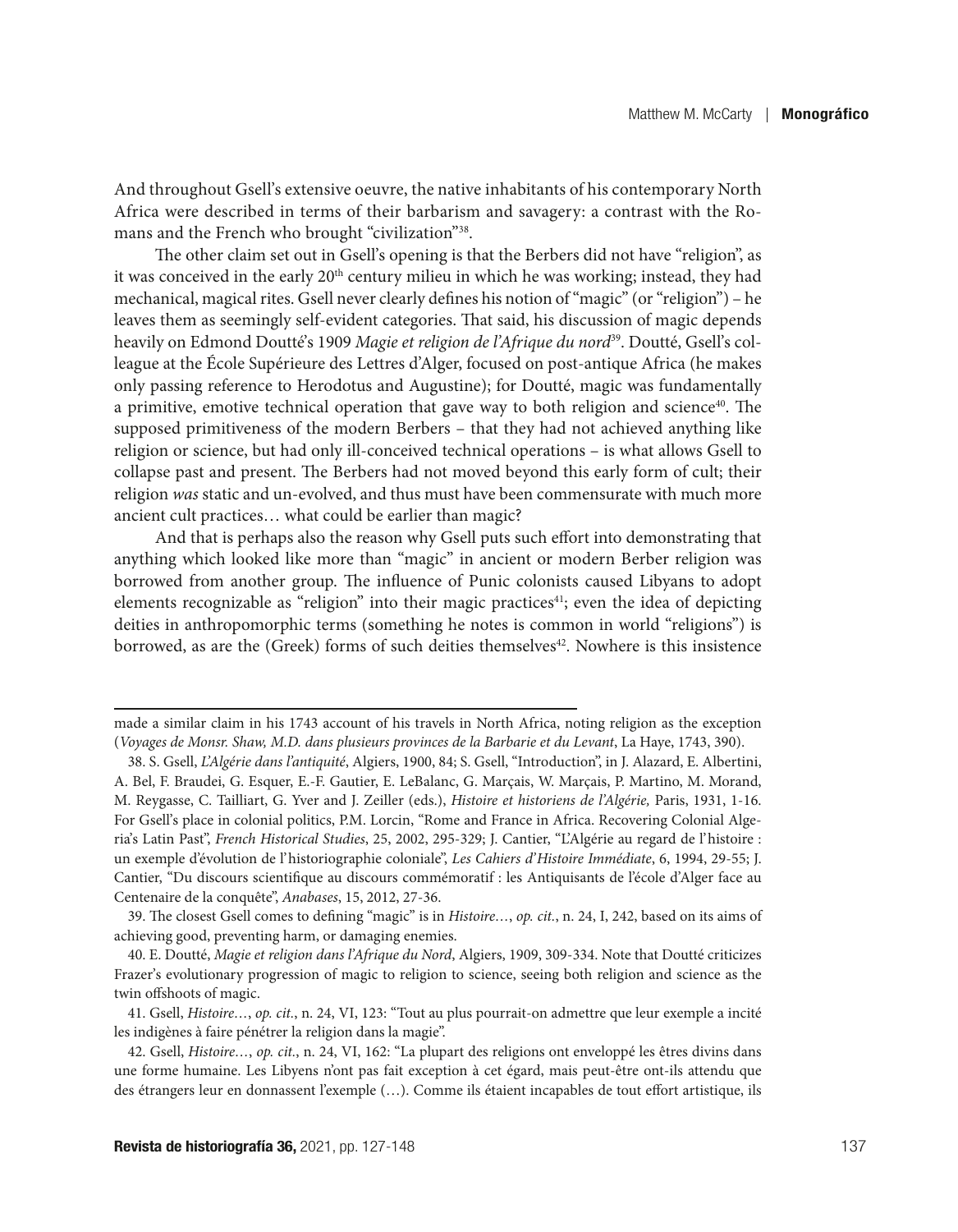on borrowing clearer than in Gsell's discussion of the oracular god worshipped at the Siwa Oasis, who gained renown across the Mediterranean world as a ram-horned Zeus Ammon. Gsell stipulates that Ammon was something of a Libyan "national" deity, noting the god's appearance on Numidian coinage. The nature and origins of this god, and the significance of the onomastic homonymy with both the Punic Baal Hammon and the Egyptian Amon-Re, remain subjects of scholarly debate43. For Gsell, Ammon was clearly "borrowed" from the Egyptians. He offers no positive evidence aside from the idea that the Libyans "ont, en général, emprunté, non créé, les grands dieux dont ils ont été ou sont les zélés dévots", because "leur faculté d'invention se meut dans des limites étroites"44. Jupiter Ammon must be borrowed; the Libyans are too primitive to have invented a god with a defined personality and image. He rejects the idea of Libyan origin for the deity out of hand, dismissing the claim that the name Ammon is etymologically Libyan and the notion that ram-worship was uniquely Libyan (the Egyptians could also have highly esteemed rams!). The popularity of Phoenician Baal Hammon in tophet-like inscriptions across Africa was because the Libyans saw him as akin to the Ammon they had previously adopted from the Egyptians. Despite Gsell's mastery of a range of ancient evidence, rather than interrogating material related to Ammon, the whole argument is built upon his preconceived notion of what Libyan religion *ought* to be: primitive, localized, and uninventive. The metanarrative of Berber primitivism to scaffold Gsell's account was in place long before any ancient evidence was hung upon it.

Because of this elision of time and supposed Berber permanence, Gsell draws heavily on the work of three contemporary ethnographers who studied North African peoples in order to fill in evidentiary gaps: Doutté and the father-son pair, René and Henri Basset<sup>45</sup>. Doutté (1867-1926), whose work on magic clearly shaped Gsell's notions of what Berber (pre-)religion was, was a former officer and colonial administrator who had been posted in the Aurès before a bout of tuberculosis drove him to learn Arabic and begin a second career as a scholar of Algerian Islam<sup>46</sup>. He was a protégé of René Basset (1855-1924), Director of the École Supérieure des Lettres d'Alger; Basset sought to elevate Doutté to a vacant chair of modern history at the École in 1903, but was forced to relent given Doutté's lack of formal academic credentials47. Only later did Doutté earn a position at the École. Doutté's early work on "maraboutisme" (1899) – the worship of Islamic saints and their descendants in North Af-

durent se contenter, soit d'images fort grossières, soit de copies, adaptant tant bien que mal à ces divinités des types créés par l'art grec".

<sup>43.</sup> E.g. V. Brouquier-Reddé, *Temples et cultes de Tripolitaine*, Paris, 1992, 262-263.

<sup>44.</sup> Gsell, *Histoire…*, *op. cit.*, n. 24, VI, 142.

<sup>45.</sup> On the place of the École in French colonial efforts, A. Messaoudi, *Les arabisants et la France coloniale 1780-1930*, Lyon, 2015, 433-510.

<sup>46.</sup> F. Pouillon, *Dictionnaire des orientalistes de langue française*, Paris, 2008, 310-312. On Doutté's ethnographic work, see "Ethnographie et antipathie", in H. Rachik, *L'esprit du terrain. Études anthropologiques au Maroc*, Rabat, 2016, 511-523.

<sup>47.</sup> A. Messaoudi, *Les arabisants…*, *op. cit.*, n. 45, 457.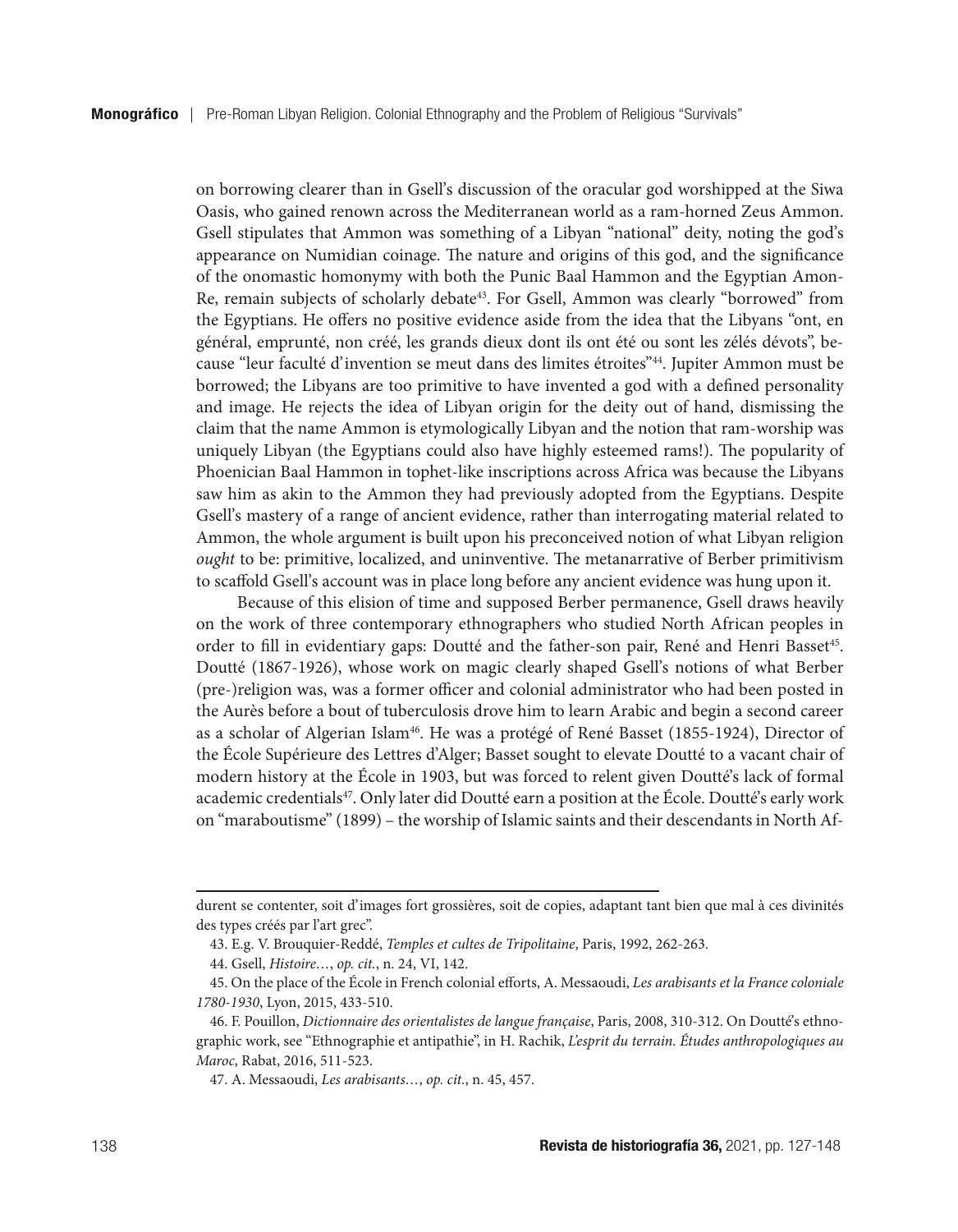rica – was full of references to the "English" school of anthropology: translations of Edward Burnett Tylor's *Primitive Society* and Frazer's *Golden Bough*. In "maraboutisme", Doutté saw something primitive and pre-Islamic which survived the spread of Islam; it could potentially be traced back to the practice of the Maures worshipping their kings and to Libyan ancestor-worship<sup>48</sup>. In other words, "maraboutisme" was the kind of survival of primitive forms of worship into later religion that Tylor's evolutionary theory focused upon. The evolutionary framework offered by Tylor and Frazer provided a model for Doutté to understand localized forms of religion in the Maghreb, and one that – as we shall see – ultimately shaped Gsell's understanding of pre-Roman religion in Africa<sup>49</sup>.

Gsell's other major ethnographic sources were René and Henri (1892-1926) Basset, one of René Basset's sons who studied under Doutté<sup>50</sup>. The Bassets went far further than even Doutté in collapsing pre-Roman religion and modern Berber religion<sup>51</sup>. For René, pure Berber religion was best seen among the Guanches of the Canary Islands, "préservés par leur isolement"52. They did develop some unique practices, but could be viewed without the contamination of Phoenician, Roman, or Islamic cults. Not only did invoking the Guanches collapse nearly two millennia of time and thousands of kilometers of distance, but the ethnographic accounts that Basset used were themselves products of Spanish colonial refractions of religion. There was nothing "pure" or "Berber" about the religion of the Guanches: the latter was at best an imagination and translation of lived practice and ideas through the lens of Classical and missionary-Catholic concepts<sup>53</sup>.

René Basset's collapse of time, space, and allegedly unchanging Berber cult demanded loose handling of any evidentiary material, and a similar collapse of distinctive practices into generic categories. Consider, for example, René's account of Berber litholatry (rock-wor-

52. R. Basset, "Recherches sur la religion des berbères", *Revue d'Histoire des Religions*, 1910, 31.

<sup>48.</sup> E. Doutté, "Notes sur l'Islam maghribin: les marabouts", *Revue d'Histoire des Religions*, 40, 1899, 356- 358.

<sup>49.</sup> E.g. E. Doutté, *Magie…*, *op. cit.*, n. 40, 347: "les débris de rites qui survivent: c'est là ce que Tylor a appelé des survivances". Although Doutté went on to offer criticism of the "English school" as he built ties to the French sociological world – the *Année Socologique* set including Émile Durkheim and Marcel Mauss – his work remains steeped in citations to Tylor and Frazer (including the untranslated second edition of *The Golden Bough*).

<sup>50.</sup> René: Pouillon, *Dictionnaire…*, *op. cit.*, n. 46, 65-66; Henri: *ibid.*, 64-65.

<sup>51.</sup> Although beyond the scope of the present paper, it is worth noting the Bassets' continued relevance to Classical studies; his argument that the tale of Cupid and Psyche in Apuleius' *Metamorphoses* drew on Berber folklore (H. Basset, *Essai sur la littérature des Berbères*, Algiers, 1920) continues to be repeated in studies of Apuleius: E.g. E. Plantade and N. Plantade, "*Libyca Psyche*: Apuleius and the Berber Folktales", in B.T. Lee, E. Finkelpearl and L. Graverini (eds.), *Apuleius and Africa*, London, 2014, 174-202.

<sup>53.</sup> J.F. de la Rosa, "Archaeology, Politics and Identity. The Case of the Canary Islands in the Nineteenth Century", in N. Schlanger and J. Nordbladh (eds.), *Archives, Ancestors, Practices. Archaeology in the Light of its History*, New York, 2008, 247-260; the same types of multidirectional translations of religion no doubt took place in the Canaries as those S. MacCormack (*Religion in the Andes. Vision and Imagination in Early Colonial Peru*, Princeton, 1991) identified in Spanish accounts of Inca religion.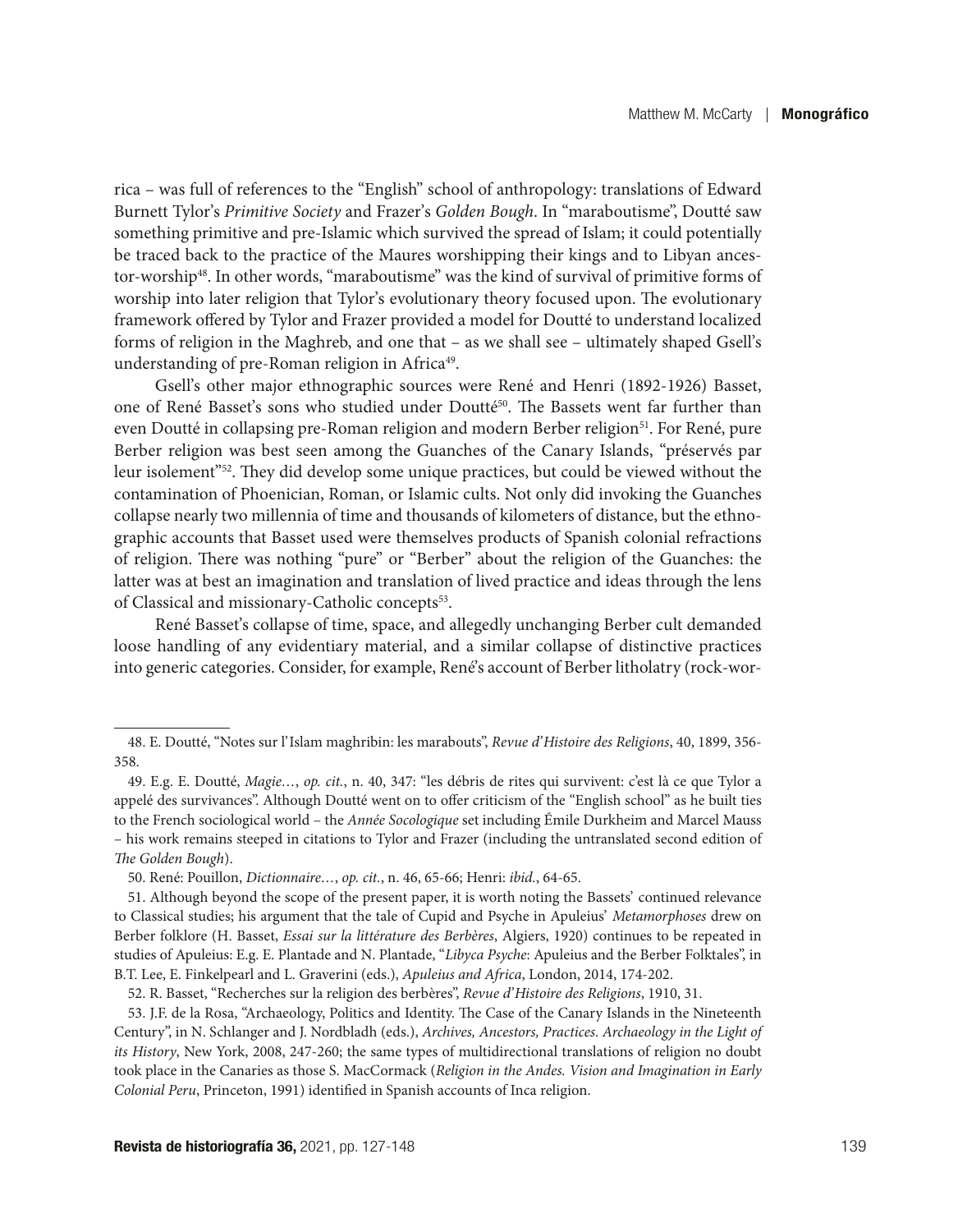ship). He begins by discussing Pliny and Pomponius Mela (probably both using the same source) describing a rock in Cyrenaica that, when touched, could control the South Wind<sup>54</sup>. This account from ancient geographers is set as evidence of rock-related worship comparable to a range of practices attested by ethnographers on the Canary Islands, all of which include offerings (blood of a sacrificed animal, milk, butter) made on the rocks: something not mentioned at all by the Classical authors. What unites the two practices are that they involve rocks: in one case, as a kind of magical tool; in the other, as the passive receptacle of offerings. Unlike things are made to be akin, and more direct possible parallels – the use of natural rock "altars" is hardly confined to "Berbers" or North Africa – ignored to create an image of common, ahistorical Berber practice. These stark differences – in time, space, and action – are elided in order to create a sense of continuity and commonality that is distinctly "Berber".

For Gsell, this ethnographic work done by his colleagues at the École explicitly provides evidence for beliefs and practices of the pre-Roman peoples of North Africa. He posits, for example, that the Libyans believed in a range of local, impersonal spirits – *genii* – solely on the basis of their presence in modern Berber ethnographies. These supposed *genii* are distinct from the *genii* in Latin epigraphy, which are seen as more individualized, with personalities and/or names55. Here, too, contemporary ethnography is used as primary evidence for cult more than two millennia earlier, staking a claim that has been repeated by every subsequent account of Libyan religion.

Apart from the ways ethnographic accounts provided models that could fill in the sparse textual, archaeological, and epigraphic record, modernity shaped Gsell's approach and conception on a much more fundamental level. Many of the direct connections to the wider history of religion in the early  $20<sup>th</sup>$  century come not through Gsell's own readings of theory, but rather through his ethnographic sources on Berber religion. For example, in discussing sacred prostitution in the cult of Venus at *Sicca Veneria*, Gsell debates whether this practice is a Phoenician one – akin to the sacred prostitution attested for the Phoenician Ashtart and to Venus-Ashtart at *Eryx* – or a native African one<sup>56</sup>. Whereas in most other cases, as we saw, Gsell would default to seeing such practices and deities as foreign, here, he demurs, and allows for the possibility that this could be a true African practice. The reason he gives is simply that the practice could be "un vieux rite africain de magie sympathique, propre à stimuler la fécondité de la nature"<sup>57</sup>. Not only is an African origin possible because it seems "magic" – aligned with the sense of primitivism outlined above – but Gsell cites this as *sympathetic* magic.

Gsell's invocation of sympathetic magic shows how his ideas were deeply shaped by his ethnographic sources. The term was popularized by the Cambridge Classicist J.G. Frazer in the first edition of *The Golden Bough* (1890), never cited in Gsell's work. Of

<sup>54.</sup> Plin., *H.N.* II 2, 44; Pomp. Mela, I 39. See R. Basset, "Recherches…", *op. cit.*, n. 52, 5-6.

<sup>55.</sup> S. Gsell, *Histoire…*, *op. cit*., n. 24, VI, 132-137.

<sup>56.</sup> *Ibid.*, 156-157.

<sup>57.</sup> *Ibid.*, 157.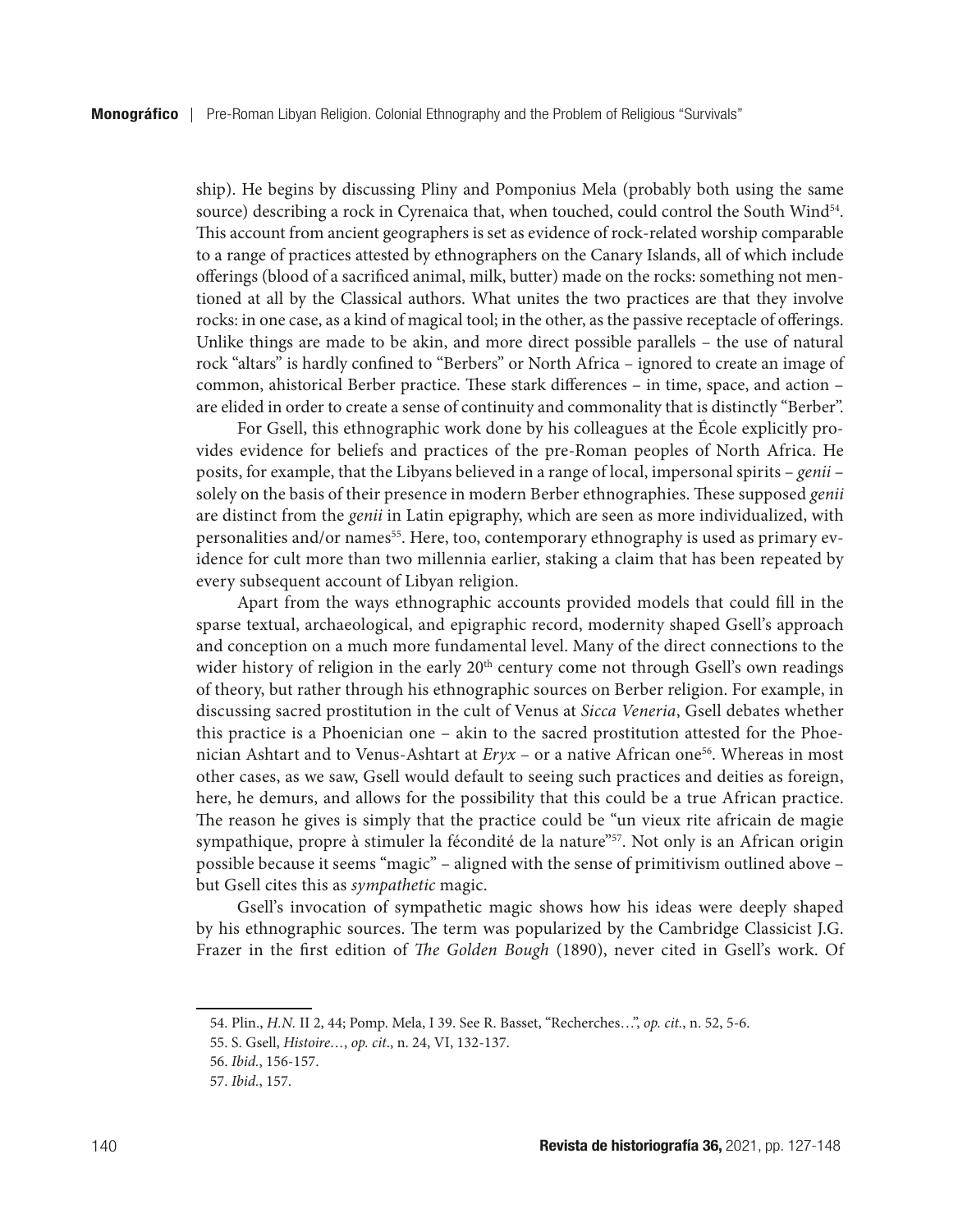course, Frazer's concept went on to be expanded in the Francophone world as part of Henri Hubert and Marcel Mauss's *Esquisse d'une théorie générale de la magie* (1904); this, though, is also never cited by Gsell. Yet Doutté, one of Gsell's major ethnographic sources, drew heavily on Frazer and Hubert/Mauss. Gsell does not explicitly cite Doutté in his discussion of Venus at *Sicca Veneria*, either here or in his earlier discussions of the cult<sup>58</sup>; still, it is clear that the conceptual tools Doutté and the Bassets appropriated from Frazer are refracted in Gsell's own thinking. It was modernity – accounts of contemporary Berber practices – that implicitly provided Gsell with the theoretical tools to frame his account. Contemporary ethnography offered a filter and limit to the kinds of explanations and categories available to Gsell for understanding "Libyan" religion.

It is not only Frazer's model of magic, filtered through Doutté, that indirectly shapes Gsell's model of religion in ancient North Africa. Gsell's entire notion of survivals and accretions owes much to the "English" school of religious anthropology, again refracted through Doutté and (to a lesser extent) the Bassets<sup>59</sup>. The foundational work in this school of thought, Tylor's *Primitive Culture* (1871), argued that animist beliefs were part of a common "primitive" mentality, shared by the ancestors of Judeo-Christian European civilization and modern "primitives". As cultures evolved, aspects of this primitive state remained as a cultural detritus of survivals: "processes, customs, opinions, and so forth, which have been carried on by force of habit into a new state of society different from that in which they had their original home, and they thus remain as proofs and examples of an older condition of culture out of which a newer has been evolved"<sup>60</sup>. These often lose their original significance, and become the subject of folktales or superstition. Several of Tylor's most influential successors further developed this notion: for J.G. Frazer, folktales, folk customs, and odd bits of myth could all be explained by such survivals in the unconscious of a people<sup>61</sup>; for William Robertson Smith, even Christian communion was a survival from primitive totemistic rites $62$ . In France, the Classical archaeologist Salomon Reinach adopted this view in his work on religion<sup>63</sup>; Reinach figures prominently in Doutté's work, providing another avenue by which Tylorian models shaped the study of North African cult. Gsell's work on Libyan religion develops along sim-

<sup>58.</sup> *Ibid.*, 156-157; Gsell, *Histoire…*, *op. cit*., n. 24, IV, 403-404 and V, 31-32. Gsell does, however, use both Basset and Doutté to show the sacredness of women in the Libyan/Berber world shortly after mentioning sacred prostitution at *Sicca Veneria*: *ibid.*, V, 32, n. 1.

<sup>59.</sup> For discussion of the reception of Tylor and his followers in Francophone anthropology, F. Rosa, "Le mouvement « anthropologique » et ses représentants français (1884-1912)", *European Journal of Sociology*, 37, 1996, 375-405.

<sup>60.</sup> E.B. Tylor, *Primitive Culture. Researches into the Development of Mythology, Philosophy, Religion, Art, and Custom*, London, 1871, 15.

<sup>61.</sup> J.G. Frazer, *The Golden Bough. A Study in Comparative Religion*, London, 1890.

<sup>62.</sup> W. Robertson Smith, *Lectures on the Religion of the Semites. First series. The Fundamental Institutions*, Edinburgh, 1889.

<sup>63.</sup> A. Rodrigue, "Totems, Taboos, and Jews. Salomon Reinach and the Politics of Scholarship in fin-desiècle France", *Jewish Social Studies*, 10, 2004, 1-19.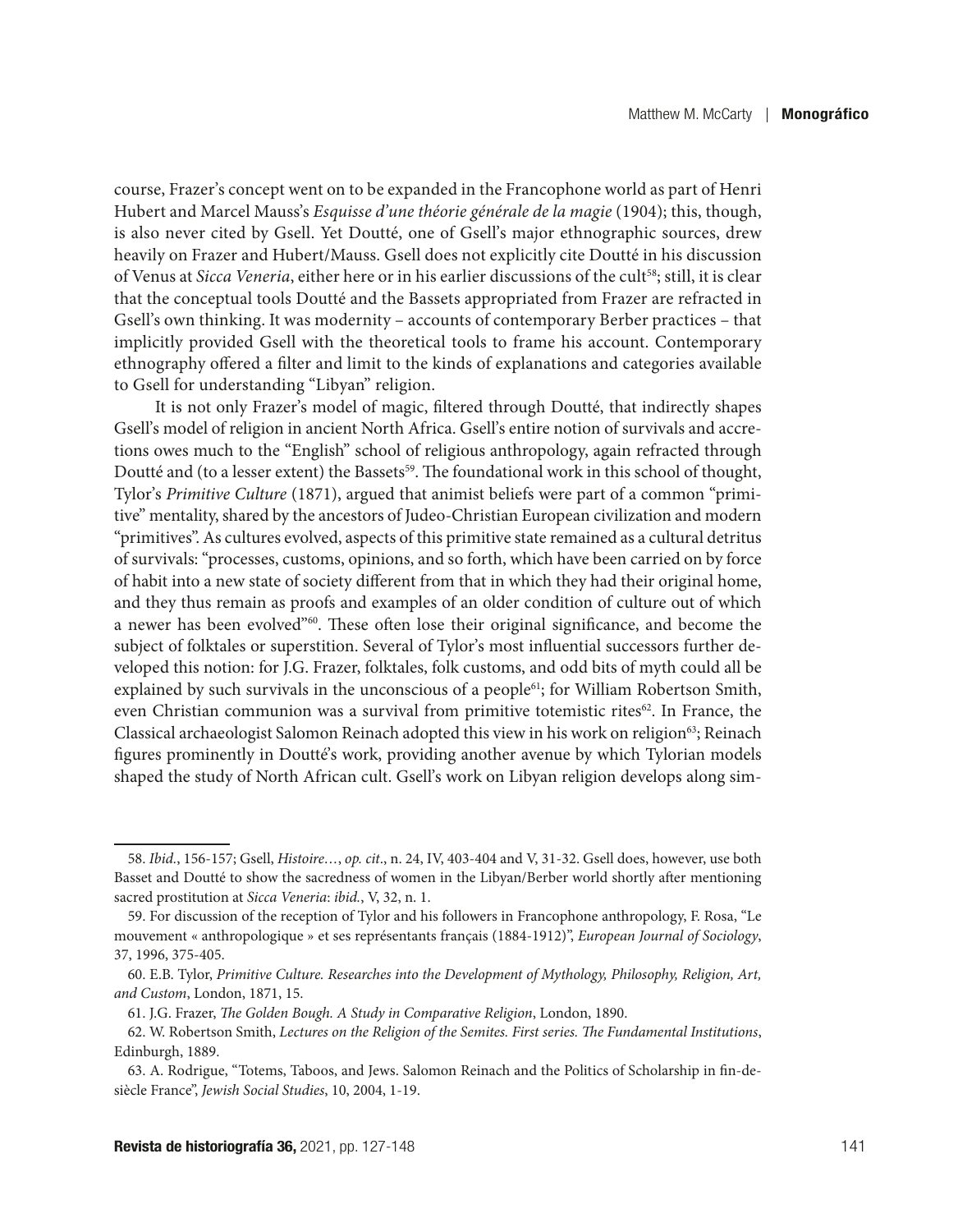ilar lines; the main distinction is that while he generally accepts a notion of primitive mentalities and practices, he refrains from the kinds of cross-geographic comparisons that Tylor depends on, and stays firmly rooted in material related to the inhabitants of Africa.

That these ethnographic accounts implicitly shaped Gsell's metanarrative of Berber primitivism and religious survival is clear, for Gsell himself does not directly engage with the wider anthropological works promoting (or critiquing) such models. Gsell does cite a few wider theoretical works on religion, but only briefly. William Robertson Smith's *Religion of the Semites* (1889) appears in one of Gsell's footnotes, but only to reject Robertson Smith's interpretation of the Punic Tanit as an androgynous deity: a matter of content, rather than approach<sup>64</sup>. Gsell cites Reinach, but almost exclusively for Reinach's antiquarian work, rather than his more theoretical contributions<sup>65</sup>.

In writing the first – and most influential – modern account of Libyan religion, Gsell's definition of his subject-matter, the tools he could use to understand it, and the narrative framework into which he fit evidence were all drawn directly from contemporary Berber ethnography emanating from René Basset and his circle, itself steeped in the Tylorian tradition of evolutionary anthropology. The study of pre-Roman religion in North Africa has always been a product of colonial ethnography.

## 3. Midcentury Models and the Appropriation of Gsell: Gilbert-Charles Picard and Marcel Le Glay

While the amount of information on Punic and Roman religion grew rapidly in the generation after Gsell – thanks mostly to new excavations at sites like the tophets of Carthage and Sousse, and Roman-period sanctuaries across the Maghreb – little new material contributed to understanding "Libyan" religion. The evolutionary ethnological models that Gsell built into his account continued to hold sway over his successors, and provided the framework in which the few pieces of new material could be fitted.

In 1954, Gilbert-Charles Picard (1913-1998), who served as Director of Antiquities in Tunisia from 1942 until he left the country during Tunisia's negotiations for independence in 1955, published *Les religions de l'Afrique antique*66. His discussion of pre-Roman religion occupied the first chapter, and depends explicitly on Gsell's *Histoire*: the only work that appears in Picard's annotated bibliography on Libyan religion<sup>67</sup>. Picard's overall model of religious history is closely calqued on Gsell's: the religion of North Africa was composed of a

<sup>64.</sup> S. Gsell, *Histoire…*, *op. cit*., n. 24, 246, n. 3.

<sup>65.</sup> E.g. S. Gsell, *Histoire…*, *op. cit*., n. 24, I, 59, n. 6; 233, n. 1. Gsell does cite Reinach's theoretical work on religion once, but in the context of interpreting Egyptian rock art (*ibid.*, 243, n. 1).

<sup>66.</sup> For Picard's life and career, N. de Chaisemartin, "Gilbert-Charles Picard (15 octobre 1913 - 21 décembre 1998)", *Antiquités Africaines*, 35, 1999, 4-8. Cf. J.C. López-Gómez in this volume, 265-288.

<sup>67.</sup> G.-C. Picard, *Les religions de l'Afrique antique*, Paris, 1956, 253.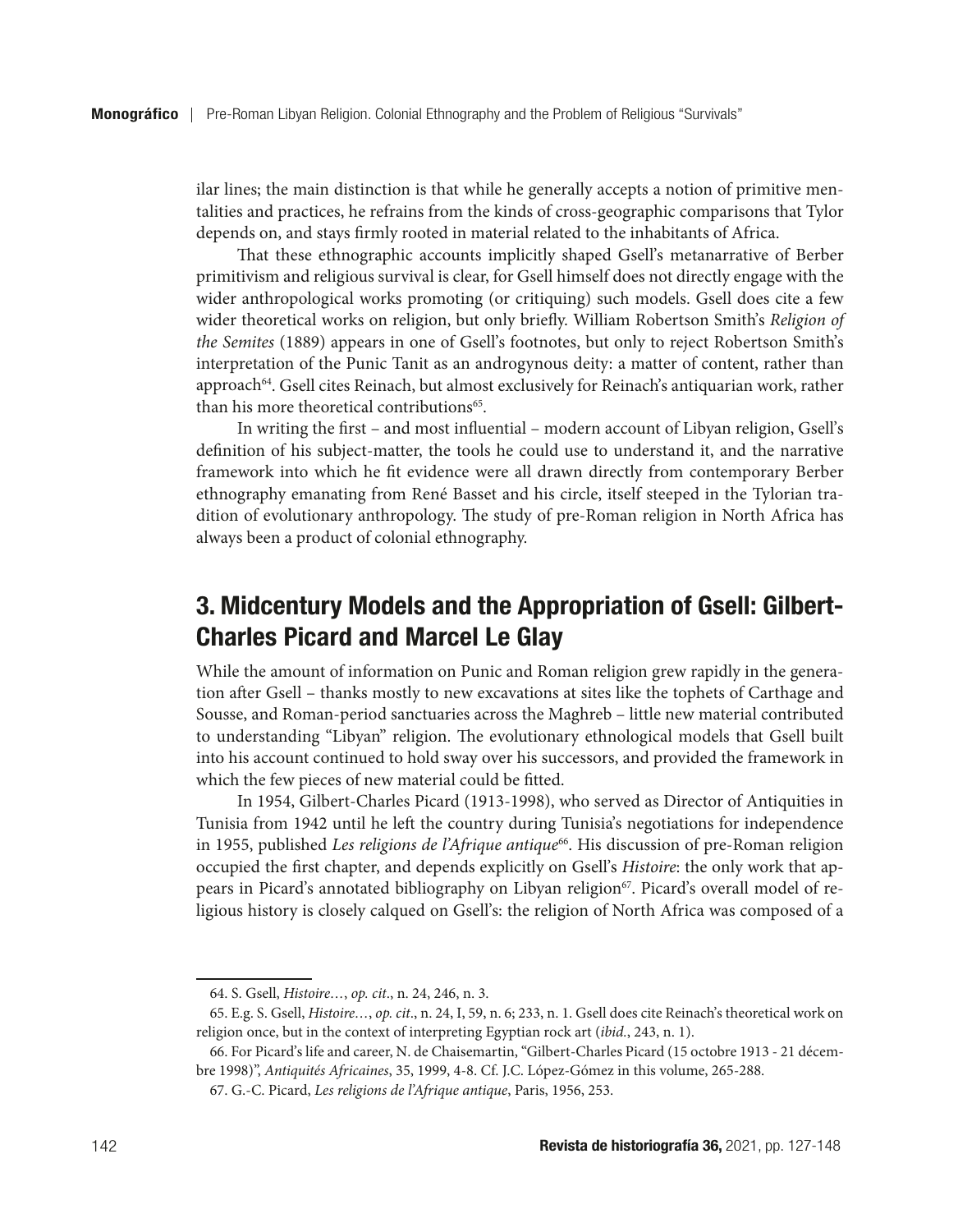historical stratigraphy, with each colonial power contributing a layer in which survivals of previous phases poked through. Each race – and despite political fragmentation of Numidians, Maurii, and other tribes, the "Libyans" were a homogenous race – had its own form of religion. Picard compares the process of finding "Libyan" religion to chemistry, eliminating later (Punic, Roman, Christian, Islamic) additions and looking for the residue left over: a forced metaphor that elevated his work to the level of science<sup>68</sup>.

From the outset, Picard focuses on presenting the indigenous peoples of the Maghreb as fundamentally primitive. He uses the terms "Libyan" and "Berber" interchangeably to describe the indigenous inhabitants of ancient North Africa. The Libyan-Berbers are, and always have been, a primitive peoples, unable to rise out of an early state of human development except when occasionally pushed by outside forces: "La déconcertante stérilité de leur nature, incapable lorsqu'elle n'est pas contrainte par une autorité extérieure, de dépasser les formes les plus primitives de l'activité humaine, se révèle aussi clairement dans la domaine de la religion que dans celui de la politique ou de l'économie"69. The ancient Libyans and contemporary Berbers have only the form of religion common to all "primitive" peoples: "a feeling of the sacred". Like the anthropological and ethnographic literature that shaped Gsell's account, Picard adopts a framework that sees a universal and timeless primitive psychology.

One of the few pieces of evidence discovered after Gsell's *Histoire* that Picard discusses demonstrates the way this framework shapes Picard's interpretation of the material. A relief (probably of the late  $2<sup>nd</sup>$  or  $3<sup>rd</sup>$  cent. CE) discovered near Béjà (Tunisia) shows seven figures, each labeled in Latin with names that sound rather un-Latin: *Macurtam*, *Macurgum*, *Vihinam*, *Bonchor*, *Varsissima*, *Matilam*, *Iunam*. These were quickly recognized as showing "Libyan" deities<sup>70</sup>. Picard suggests that the relief reflects an African pantheon, but that the very organization into a pantheon is owed to Phoenician models; he cannot conceive such organization as belonging to indigenous peoples<sup>71</sup>. Even recognizing this, Picard goes a step further to deny the ancient Libyans religious thought and agency: without evidence, he claims that most of the "gods" shown are nothing more than divinized toponyms – the Berber place*genii* described by Gsell – except, perhaps, for *Bonchor*, the central figure and seemingly senior deity in the pantheon<sup>72</sup>. Following an argument made by Février<sup>73</sup>, who saw "Bonchor" as potentially a poor (and odd) translation of the Punic personal name *Bodmelqart*, Picard argues that the *Bonchor* depicted is a deified chieftain. The relief becomes evidence for the

71. G.-C. Picard, *Religions…*, *op. cit.*, n. 67, 23-25.

<sup>68.</sup> *Ibid.*, 2-3.

<sup>69.</sup> *Ibid.*, 25.

<sup>70.</sup> A. Merlin, "Divinités indigènes sur un bas-relief romain de la Tunisie", *Comptes Rendus des Séances de l'Académie des Inscriptions et Belles-Lettres*, 1947, 355-371, interpreting these as lightly "Romanized" or "Punicized" survivals.

<sup>72.</sup> M. Bénabou, *La résistance africaine à la romanisation*, Paris, 1976, 299, rightly criticizes Picard for this claim.

<sup>73.</sup> J.-G. Février, "Sur quelques noms libyques et puniques", *Bulletin Archéologique du Comité desTravaux Historiques et Scientifiques*, 1946-1949, 649-652.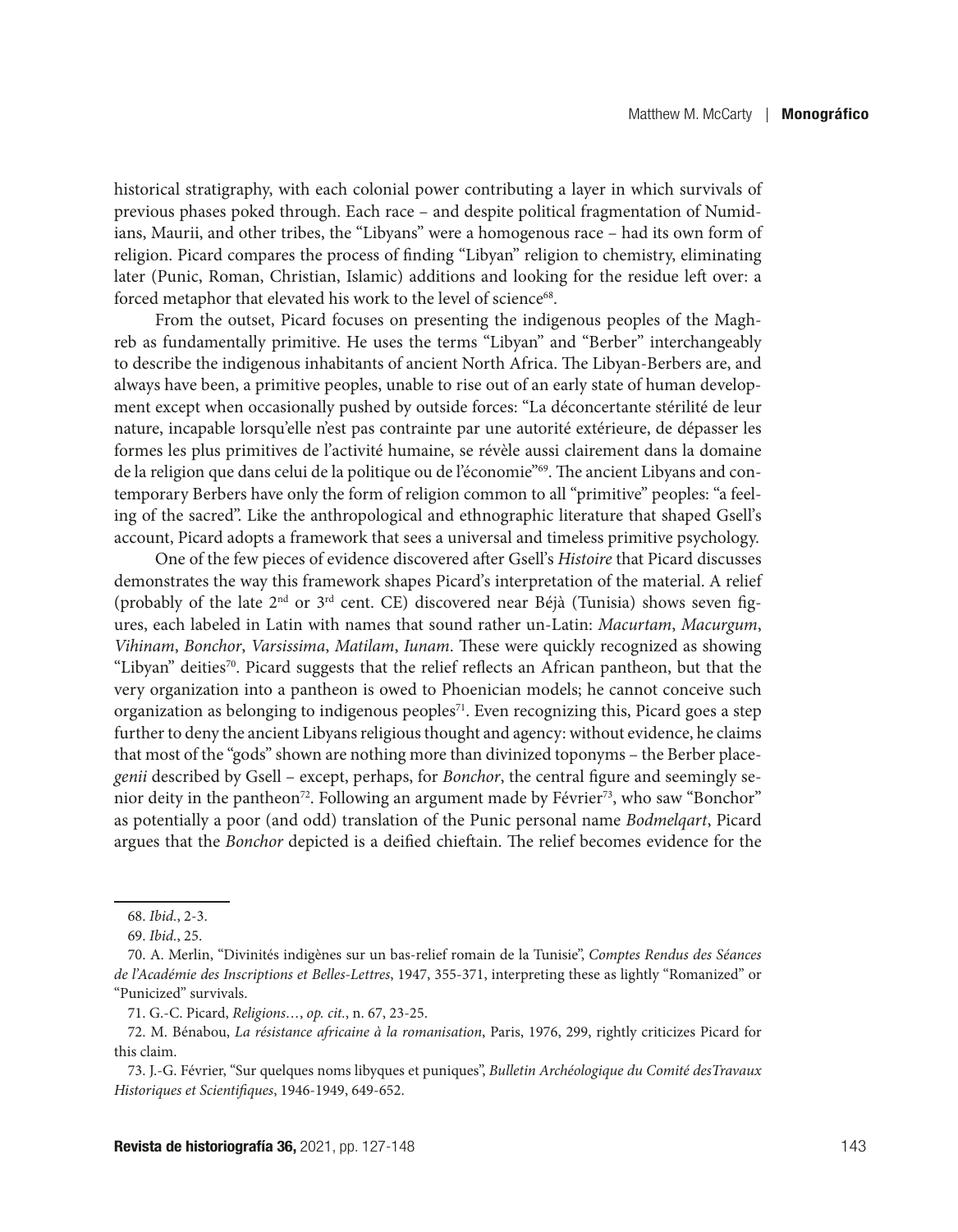kind of primitive anthropolatry that Gsell (and the Bassets) had found in Libyan ruler-worship. Picard works hard to reduce every aspect of the relief to be evidence for Libyan religious primitivism. Ancient material is forced into a framework in order to make the Libyans partake of a universal, primitive mentality.

In short, the ethnological and evolutionary models that shaped Gsell's account of Libyan religion continue to shape Picard's work. As new evidence arose, it was simply fitted in to the metanarrative of Libyan religious primitivism. The model that Gsell established in the *Histoire* was firmly baked into studies of Libyan religion by the time Picard wrote; Picard's account simply continued to foreground and propagate that framework.

Picard's contemporary, Marcel Le Glay (1920-1992), has perhaps been even more influential in setting the agenda and method for understanding religion in ancient North Africa, above all through his work on *Saturne africain* (1962-1966)<sup>74</sup>. Although Le Glay primarily works to understand a single deity and that god's transformation through the accretion of cultural ideals from Near East, Africa, and Italy, Le Glay ultimately paints a panoramic picture of a "national" African religion. Like Picard, Le Glay uses Berber and Libyan interchangeably to describe the ancient, indigenous peoples of North Africa and its modern inhabitants, melding past and present. Although he disagrees with Picard on some minor details<sup>75</sup>, the same concept of a layered religion, filled with survivals from earlier stages and peoples, shapes Le Glay's wider narrative and his method of attempting to strip back later, foreign accretions. "True" Libyan religion is, according to Le Glay, magic, without personalized deities, theology, ritual, or myth<sup>76</sup>: exactly how Gsell defined it. Le Glay even looks back to Basset's description of the Guanches having a supreme deity to confirm a Berber tendency towards monotheism77. Change is driven by external stimuli: invasion or colonization. Even more clearly than Picard, Le Glay points to "une remarquable permanence de la psychologie religieuse des Africains" that stretches from prehistory until at least Late Antiquity<sup>78</sup>. This is, in essence, exactly the kind of psychological view of religion espoused by Tylor and his successors: a people has a certain mentality that no successive evolution can shake. Le Glay's model continues to shape a number of works that focus on using a "biographical" approach to stratified gods as a means of finding cultural survivals<sup>79</sup>.

<sup>74.</sup> Cf. M.M. McCarty, "Transforming Religion", in B. Hitchner (ed.), *Blackwell Companion to Roman Africa*, Oxford, forthcoming. Cf. A. Gavini in this volume, 289-307.

<sup>75.</sup> For example, Le Glay argues that the Maghreb engaged with the wider Mediterranean much earlier than Picard, and argues for a much stronger Libyan tradition of heliolatry. Le Glay also focuses on economy – modes of production – as a larger determinant of religious practice.

<sup>76.</sup> M. Le Glay, *Saturne africain. Histoire*, Paris, 1966, 485.

<sup>77.</sup> *Ibid.*, 425.

<sup>78.</sup> *Ibid.,* 492.

<sup>79.</sup> E.g. A. Cadotte, *La romanisation des dieux : l'interpretatio romana en Afrique du Nord sous le Haut-Empire*, Leiden, 2007; N. Benseddik, *Esculape et Hygie en Afrique. Recherches sur les cultes guérisseurs*, Paris, 2010.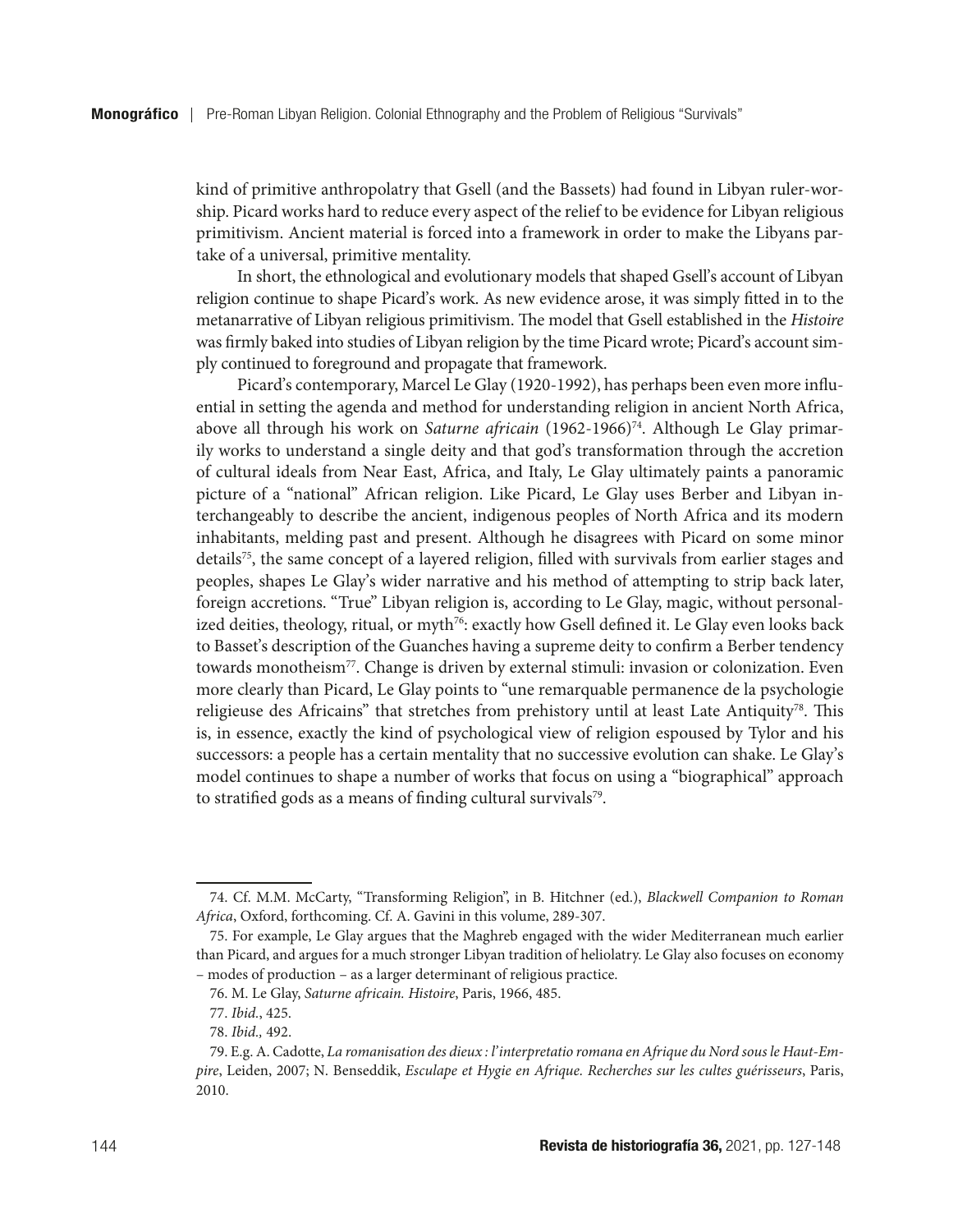In short, mid-century Francophone writers on pre-Roman religion in North Africa continued to repeat and perpetuate the wider narratives and frameworks that Gsell had borrowed from evolutionary ethnography and established in the *Histoire.* For these scholars, beliefs and ways of thinking could survive in a people, even when they "evolved" and adapted (in this case, from foreign peoples) more complex, advanced forms of religion. But even by the time Gsell was writing – and certainly by the time Picard and Le Glay were writing – French anthropologists had long abandoned such models of survivals<sup>80</sup>. Accounts of Libyan religion were themselves a kind of colonial survival, maintaining an unchanging analytical structure shaped by the dominance of Gsell's work.

#### 4. Postcolonial Transvaluations

What may be most striking about scholarship produced in the wake of Algeria's independence (1962) and arising from a host of postcolonial movements in subsequent generations is that it continues to employ the same evolutionary metanarratives derived from 19th-century anthropology. The difference is simply in how the terms of those narratives are freighted with value: instead of permanence as a sign of primitiveness, it is taken as a marker of autochthonous resilience in the face of various colonial oppressions.

This dynamic is perhaps clearest in the lifelong endeavors of Gabriel Camps (1927- 2002), a prehistorian whose work covered everything from the development of the Numidian state to prehistoric pottery, and whose most substantial legacy remains the creation of the Institute d'Études Berbères in Aix and the *Encyclopédie Berbère*81. More than any other figure (except perhaps Gsell), Camps contributed to defining and collating the evidentiary body related to the pre-Roman Maghreb, especially the most archaeologically visible traces of Africa's pre-Roman inhabitants: funerary monuments $^{82}$ . And Camps' explicit goal was to find the history that colonialism denied to indigenous North Africans<sup>83</sup>.

Throughout his oeuvre, Camps popularized the notion of "permanence berbère": a pithier and broader version of Le Glay's African psychological permanence. For Camps, it is a shared mode of thinking – a mentality – that defines ethnic Berbers; this is expressed via a shared language, social structures, and an art (from tattoos to weaving) that is explicitly "anhistorique"<sup>84</sup>. To arrive at this mentality, Camps uses exactly the same subtractive process as his predecessors, attempting to discover the origins of various cultural practices to see what

<sup>80.</sup> Cf. F. Rosa, "Le mouvement…", *op. cit*., n. 59, 404.

<sup>81.</sup> On Camps, S. Benkada, "Un préhistorien dans l'histoire : Gabriel Camps (1927-2002)", *Insaniyat*, 19- 20, 2003, 133-142.

<sup>82.</sup> G. Camps, *Monuments et rites funéraires protohistoriques; aux origines de la Berbérie*, Paris, 1962.

<sup>83.</sup> G. Camps, *Les berbères. Mémoire et identité*, Paris, 2007 [1980], 29.

<sup>84.</sup> G. Camps, "Avertissement", *Encyclopédie Berbère*, 1, 1984, 6-48.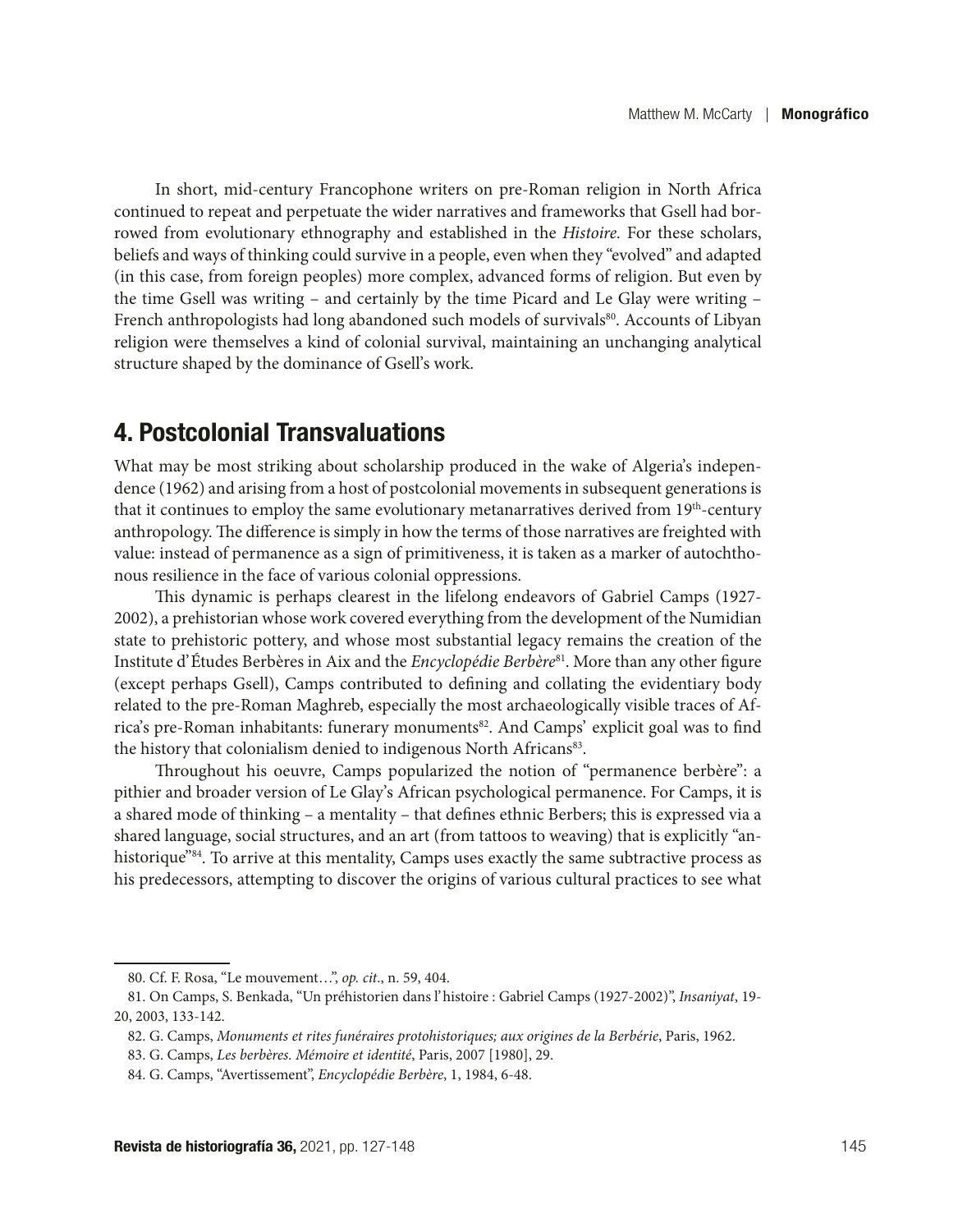is left: "Est berbère ce qui n'est pas d'origine étrangère, c'est-à-dire ce qui n'est ni punique, ni latin, ni vandale, ni byzantin, ni arabe, ni turc, ni européen (français, espagnol, italien)"85.

It is telling that the *Encyclopédie Berbère* has no entry on religion, but focuses instead on "magic" practices, with lemmata like "animisme", "litholatrie", "divination". "Religion", for Camps, cannot be part of the package in which ethnic Berberness is expressed; after all, the inhabitants of the Maghreb became overwhelmingly Christian and then Muslim. Finding something authentically Berber, then, automatically means finding something that can persist through changes of creeds: the manners of thinking that can survive.

It is also striking that, despite his explicit goal of restoring the history and agency denied to Berbers by colonial scholarship, Camps reproduces many of the structures of that scholarship. In his synthetic account of the Berbers, for example, Camps devotes a chapter to tracing the (a)history of Berber religion ("From the *Dii Maurii* of antiquity to modern *djennoun*"). In so doing, he follows exactly the same order of topics that Basset had laid out generations earlier: sacred mountains, caves, rocks, water, celestial bodies, animals, and humans<sup>86</sup>. Basset and his circle had set the terms, boundaries, and denouement of the discourse.

Marcel Bénabou's (1939-) work on African "resistance" to Romanization stands as one of the most thoughtful and nuanced attempts to shift discussion of North Africa under the Roman Empire away from colonial pictures of a binary colonizer-colonized and into a multidirectional dialogue. Drawing heavily on Camps' earlier work, Bénabou restores agency to the inhabitants of Africa, seeing them as active creators of a syncretized religion rather than passive recipients of Roman cult. He explicitly critiques the way that past accounts have retrojected a kind of Berber "conscience nationale"87: the mentalities that served as the central structuring elements from Gsell onwards. He also offers one of the few explicit critiques of the notion of cultural survivals in North African studies, recognizing that the term is often used pejoratively and as a means of creating a binary between cultural practices that seemed universally Roman (originating in Italy and shared across the empire) and what seemed localized or Other<sup>88</sup>. And yet, in discussing Libyan religion, Bénabou returns to many of the metanarratives he rejects, so securely have they become built into the study of indigenous religion.

In seeking to find resistance and traditional African elements of religious practice under the empire, Bénabou must first define what those traditional elements might be. He hits the same notes as each of his predecessors in characterizing Libyan religion: localized *genii*; the sacredness of mountains, caves, and springs; litholatry; zoolatry; astrolatry; funerary customs (not quite Basset's order… but still the same bounded set of ideas). And like his predecessors, he settles upon hunting for a substratum of beliefs that can be seen as properly

<sup>85.</sup> *Ibid.*

<sup>86.</sup> G. Camps, *Les berbères…*, *op. cit.*, n. 83, 200-238.

<sup>87.</sup> M. Bénabou, *La résistance…*, *op. cit.*, n. 72, 13.

<sup>88.</sup> M. Bénabou, "L'Afrique et la culture romaine: le problème des survivances", *Cahiers de Tunisie*, 29, 1981, 9-21.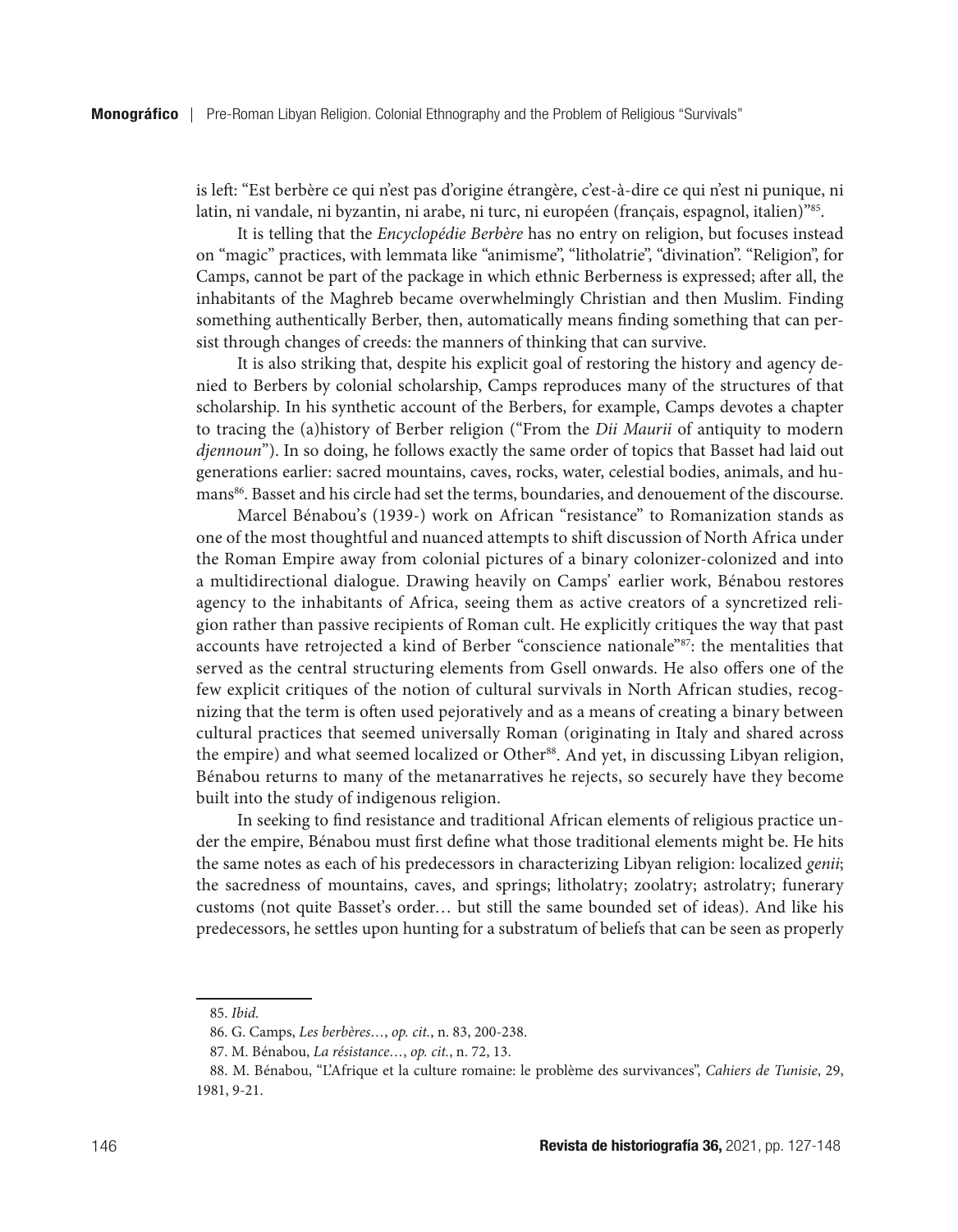African, something that can reveal "la mentalité religieuse des indigènes d'Afrique"89. Ethnic (or racialized) mentalities – akin to the "conscience nationale" Bénabou rejects – remain the object of study; the process of finding them continues to be subtractive.

A similar tension between the civilizational claims of Gsell's metanarrative and the desire to find a postcolonial alternative runs through the work. On the one hand, Bénabou explicitly rejects Doutté's separation of magic and religion as problematic; on the other, he describes the impact of Romanization as contributing to a new "stade de la religion africaine $e^{990}$  – explicitly evolutionary language – that elevates indigenous religion by encouraging the development of gods' personalities, priesthoods, images, and temples: moving beyond what he calls a "simple magie primitive"<sup>91</sup>. The very category and characterization he rejects is so ingrained in the modern imagination of Libyan religion that he has inherited that it proves impossible to escape.

Whether one sees Berber permanence as evidence of a primitiveness in need of civilizing, or as an authentic expression of a pure ethnic identity, the metanarrative into which various practices and conceptions are fitted has been remarkably stable from the explicitly colonial narratives of the early  $20<sup>th</sup>$  century, through the tribulations of Maghreb independence, and into explicitly post- and anti-colonial scholarship. Even in attempts to reject Gsell and the legacy of early ethnographers, the Tylorian framework Gsell adopted from Doutté and the Bassets continues to structure accounts of Libyan religion. Primitive mentalities, discovered through subtraction, remain the principle objects and methods of study.

#### 5. Paths forward

The purpose of historiography is not to set one narrative of the past on a pedestal as definitive, but rather to estrange us from the processes and assumptions whereby history is made: to allow us to take perspective and to allow space for alternative voices to craft alternative narratives. My goal here has been to draw attention to the way a particular strain of Tylorian ethnographic discourse, based around notions of fixed religious psychologies and "survivals," became the major means of structuring a fragmentary and disparate collection of material related to indigenous religion in (and beyond) pre-Roman North Africa. And this was by no means a phenomenon unique to North Africa; early 20<sup>th</sup>-century studies of "Romanization" in Britain adopted similar Tylorian frameworks<sup>92</sup>. But in the Maghreb, scholarship followed a rather different trajectory, due to the ways studies of pre-Roman religion were bound up with contemporary ethnography. Introduced via ethnographers like the Bassets and Doutté, Tylorian language and types of meaning attributed to a thin evidentiary body became naturalized

<sup>89.</sup> M. Bénabou, *La résistance…*, *op. cit.*, n. 72, 271.

<sup>90.</sup> *Ibid.*, 284.

<sup>91.</sup> *ibid.*, 305.

<sup>92.</sup> E. Gettel, "Culture and Classics. Edward Burnett Tylor and Romanization", in E. Varto (ed.), *Brill's Companion to Classics and Early Anthropology*, Leiden, 2018, 99-131.